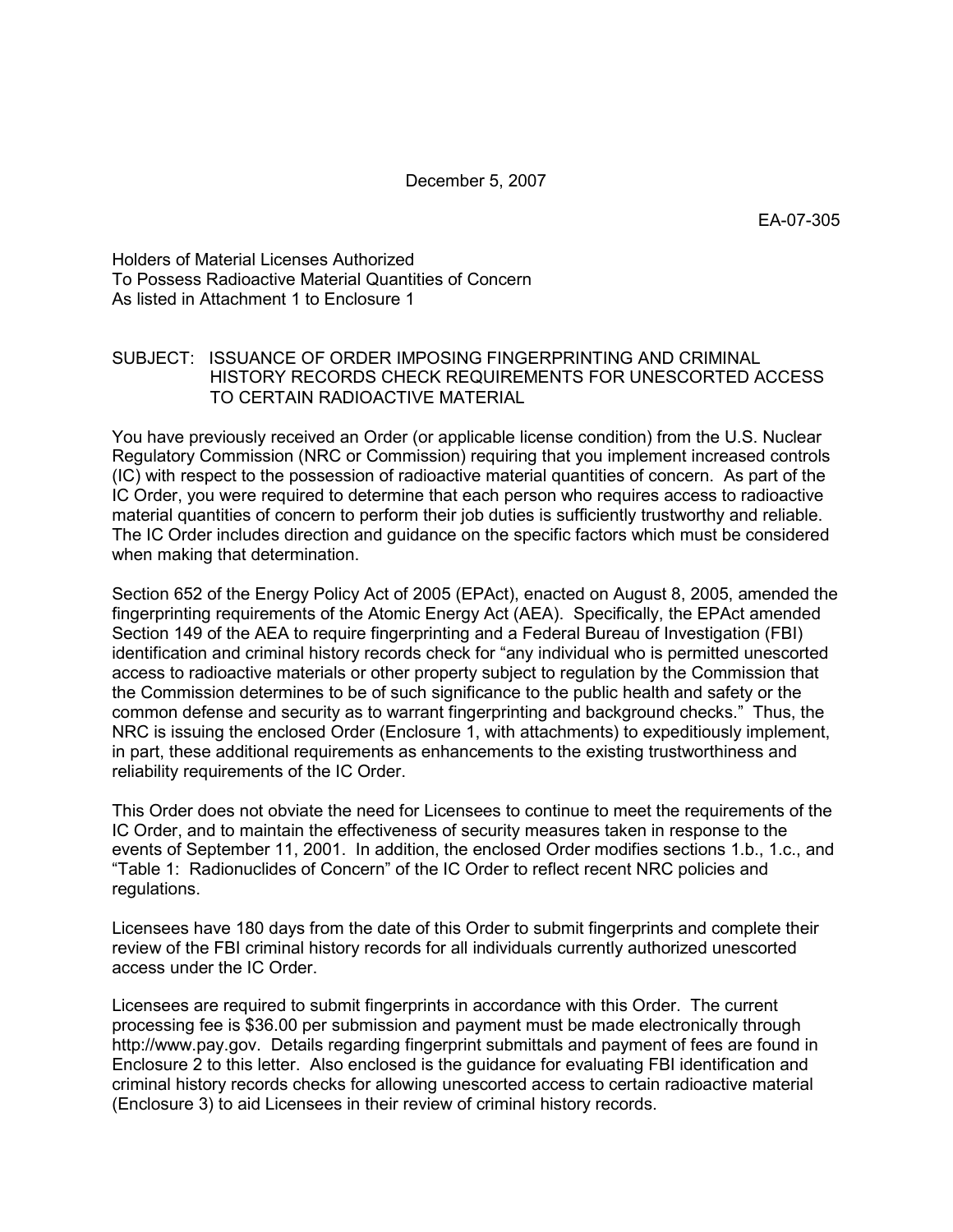The enclosed Order requires that all Licensees respond to this Order within ninety (90) days of the date of its issuance, and provide under oath or affirmation, a certification that the Trustworthiness and Reliability (T&R) Official (an individual with the responsibility to determine the trustworthiness and reliability of another individual requiring unescorted access to radioactive materials quantities of concern) is deemed trustworthy and reliable by the Licensee. Licensee responses to the enclosed Order (not fingerprint cards) are required to be submitted to the Director, Office of Federal and State Materials and Environmental Management Programs, and should be addressed to the attention of Christian Einberg. Responses to the Order are acceptable electronically, by fax, or mail. Electronic submissions must be signed and sent as an attachment in ".pdf" format and should be sent to ICfigerprint@nrc.gov. Signed faxes should be sent to (301) 415-5955. For normal postal delivery, mail to:

Director, Office of Federal and State Materials and Environmental Management Programs U.S. NRC Washington, D.C., 20555-0001 ATTN: Christian Einberg, Mail Stop T8E24

For delivery services requiring a street address, mail to:

Director, Office of Federal and State Materials and Environmental Management Programs U.S. NRC Two White Flint North 11545 Rockville Pike Rockville, MD 20852-2738 ATTN: Christian Einberg, Mail Stop T8E24

Licensee fingerprint cards are required to be submitted to the Director, Division of Facilities and Security, and should be addressed to the attention of the Criminal History Program, Mail Stop T-6E46. The following mailing address should be used:

Director, Division of Facilities and Security U.S. NRC Two White Flint North 11545 Rockville Pike Rockville, MD 20852-2738 ATTN: Criminal History Program, Mail Stop T-6E46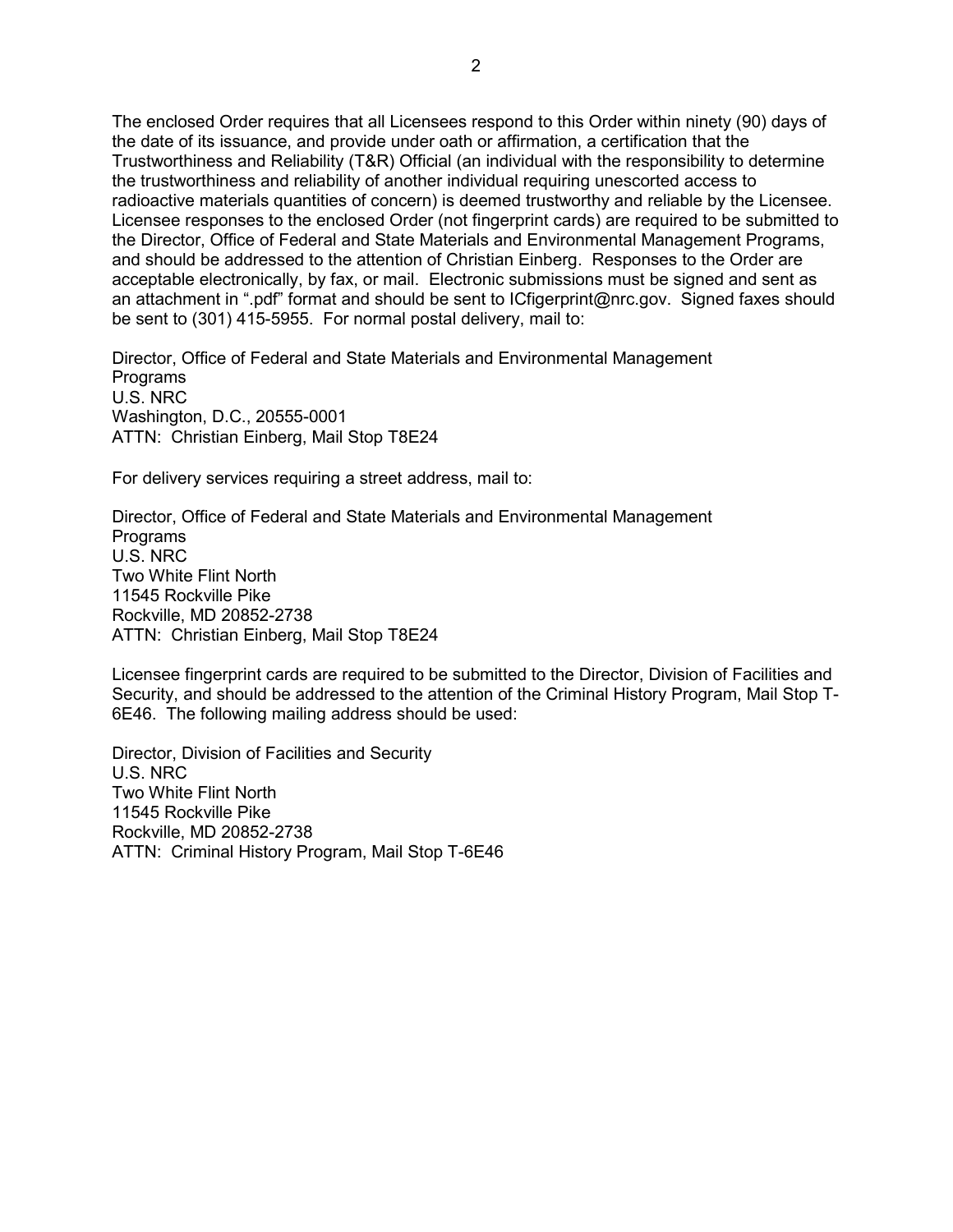**Please include the docket number listed in Attachment 1 to the enclosed Order in all your correspondence with NRC**. In addition, Licensee responses shall be marked as "Security-Related Information - Withhold Under 10 CFR 2.390."

To facilitate resolution of any issues or questions related to compliance with the requirements in the enclosed Order, please refer to the list of questions and answers of Enclosure 4, or call Fingerprinting for Increased Controls Support at (301) 415-3340. You may also send questions to ICfingerprint@nrc.gov.

The enclosed Order has been forwarded to the Office of the Federal Register for publication.

Sincerely,

*<i><u> /RA/*  $\sim$  /RA/  $\sim$ </u>

Charles L. Miller, Director Office of Federal and State Materials and Environmental Management Programs

Enclosures:

- 1. Order Imposing Fingerprinting and Criminal History Records Check Requirements for Unescorted Access to Certain Radioactive Material
- 2. Procedures for Processing Fingerprint Checks
- 3. Guidance for Evaluating FBI Identification and Criminal History Records Check for Allowing Unescorted Access to Certain Radioactive Material
- 4. Questions and Answers with Regards to Fingerprinting and Criminal History Records Checks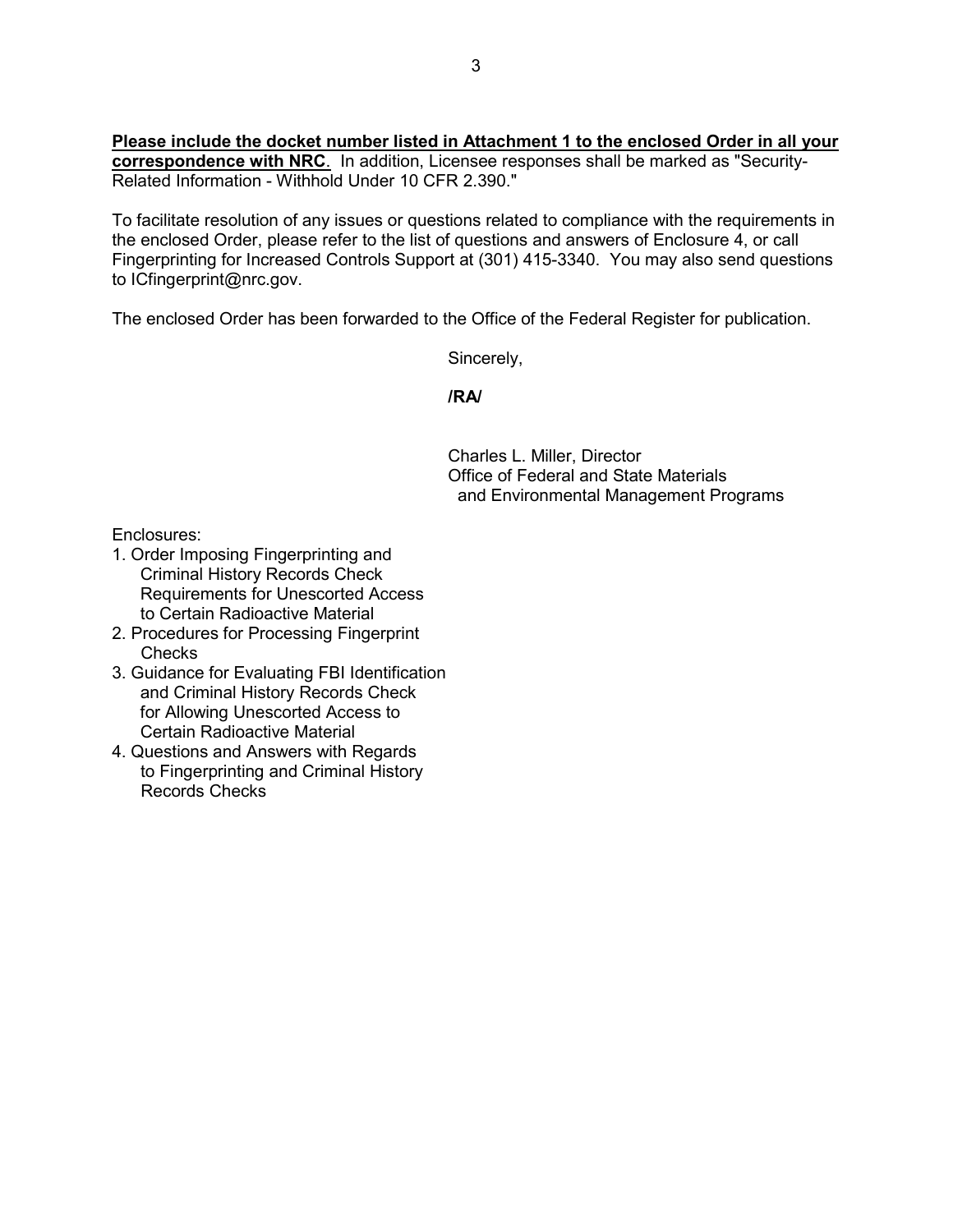### UNITED STATES NUCLEAR REGULATORY COMMISSION

| In the Matter of             |  |
|------------------------------|--|
|                              |  |
| LICENSEES AUTHORIZED TO      |  |
| POSSESS RADIOACTIVE MATERIAL |  |
| QUANTITIES OF CONCERN        |  |

EA-07-305

# **ORDER IMPOSING FINGERPRINTING AND CRIMINAL HISTORY RECORDS CHECK REQUIREMENTS FOR UNESCORTED ACCESS TO CERTAIN RADIOACTIVE MATERIAL (EFFECTIVE IMMEDIATELY)**

I

The Licensees identified in Attachment  $1<sup>1</sup>$  to this Order hold licenses issued in accordance with the Atomic Energy Act (AEA) of 1954, as amended, by the U.S. Nuclear Regulatory Commission (NRC or Commission), authorizing them to possess items containing radioactive materials in quantities of concern. These materials and the quantities of concern are identified in Attachment 2 to this Order. Section 652 of the Energy Policy Act of 2005 (EPAct), which became law on August 8, 2005, amended Section 149 of the AEA to require fingerprinting and a Federal Bureau of Investigation (FBI) identification and criminal history records check for "any individual who is permitted unescorted access to radioactive materials or other property subject to regulation by the Commission that the Commission determines to be of such significance to the public health and safety or the common defense and security as to warrant fingerprinting and background checks." Section 149 of the AEA also requires that "all fingerprints obtained by a licensee or applicant…shall be submitted to the Attorney General of the United States through the Commission for identification and a criminal history records check." NRC has decided to implement this requirement, prior to the completion of a future rulemaking, which will implement these provisions of the EPAct, because a deliberate malevolent act by an individual with unescorted access to these radioactive materials has the potential to result in significant

 $1$  Attachment 1 contains sensitive information and will not be released to the public.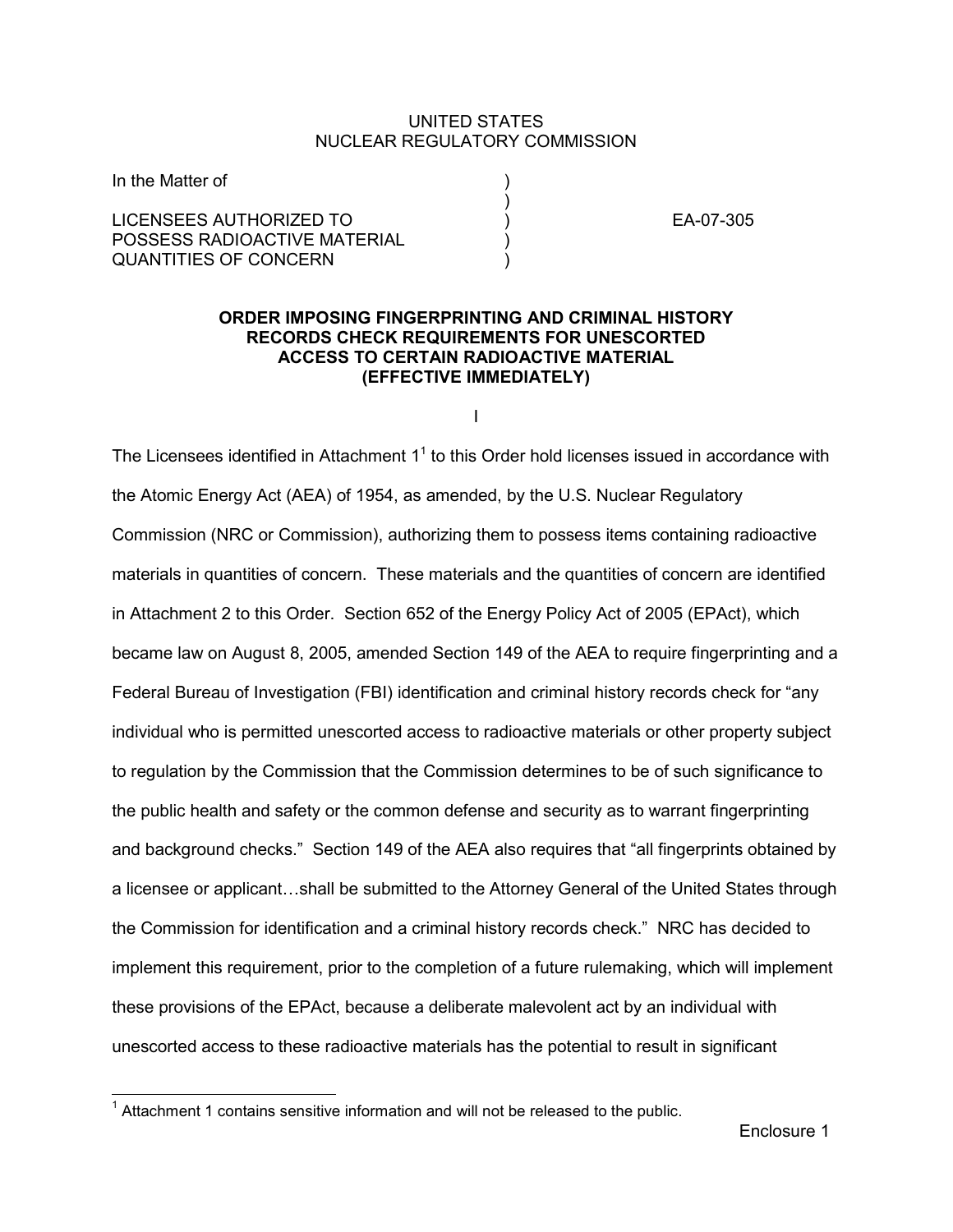adverse impacts to the public health and safety. Individuals or classes of individual listed in 10 C.F.R. § 73.61 (72 Fed. Reg. 4945 (February 2, 2007)) are relieved from the fingerprinting and FBI identification and criminal history records check requirements of Section 149. Individuals listed in Attachment 3, Paragraph 3 have already satisfied the requirements of Section 149 of the AEA and therefore do not need to take additional action. Therefore, as set forth in this Order and in accordance with Section 149 of the AEA, as amended by the EPAct, the Commission is imposing additional requirements for unescorted access to certain radioactive material.

**III** and the contract of the contract of the contract of the contract of the contract of the contract of the contract of the contract of the contract of the contract of the contract of the contract of the contract of the

Subsequent to the terrorist events of September 11, 2001, the NRC issued the Increased Controls (IC) Orders  $(EA-05-090)^2$  to certain Licensees (IC Licensees, Licensees) who are authorized to possess radioactive material in quantities of concern. These Orders increased the Licensees' control over their sources in order to prevent unintended radiation exposure and malicious acts. One specific requirement imposed by the IC Orders required Licensees to conduct background checks to determine the trustworthiness and reliability of individuals needing unescorted access to radioactive materials. "Access" to these radioactive materials means that an individual could exercise some physical control over the material or devices containing the material. Prior to the enactment of the EPAct, the NRC did not have the authority, except in the case of power reactor Licensees, to require Licensees to submit fingerprints for FBI identification and criminal history records checks of individuals being considered for unescorted access to radioactive materials subject to NRC regulations. The Commission has determined that radioactive materials possessed by IC Licensees are considered of such significance to the public health and safety as to warrant fingerprinting and

-

 $2$  Subsequently, the IC Order requirements were imposed through license condition on new or amended NRC licenses authorizing the possession of radioactive materials in quantities of concern as identified in Attachment 2 to this Order.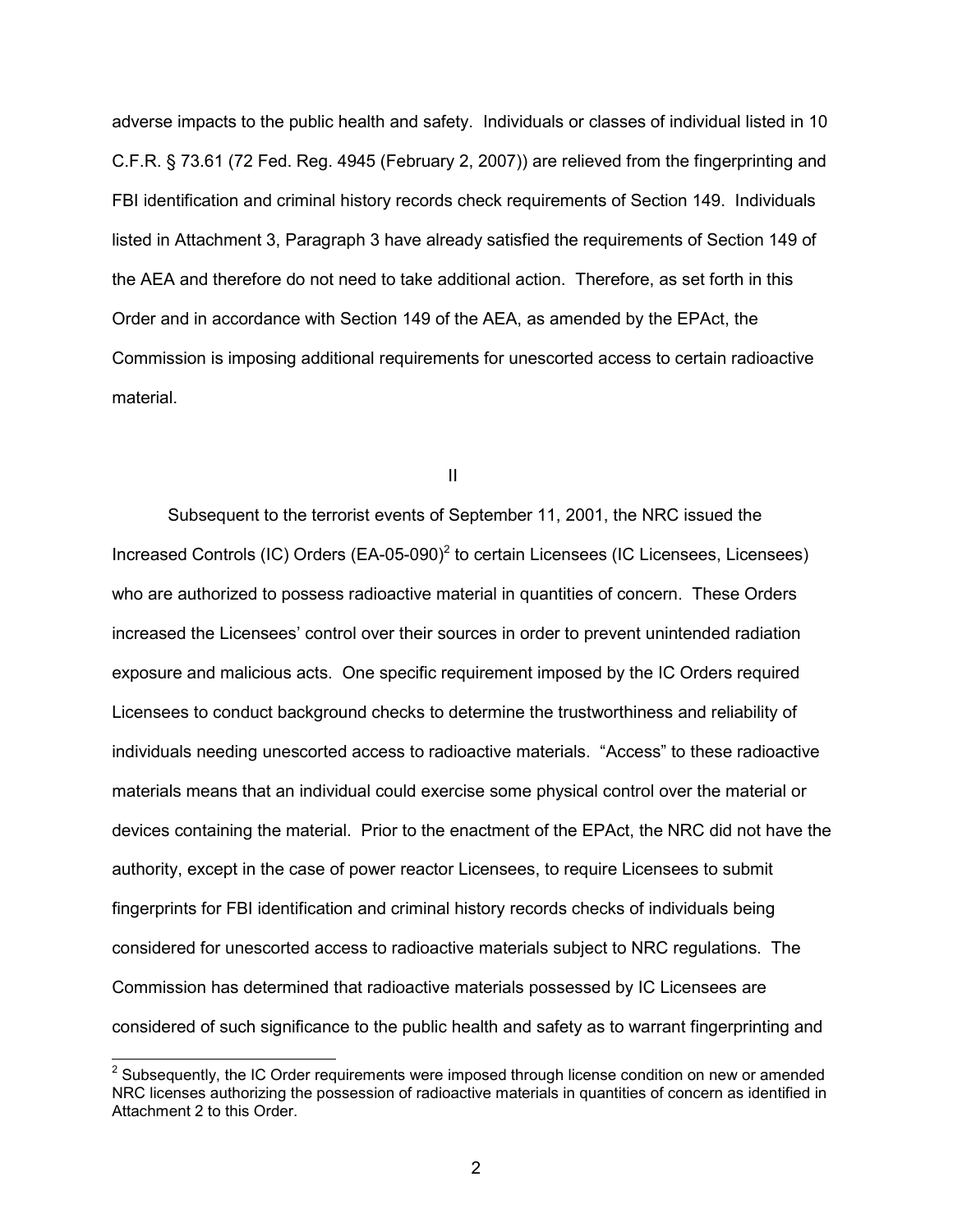FBI identification and criminal history records checks for such persons. Therefore, in accordance with Section 149 of the AEA, as amended by the EPAct, the Commission is imposing the fingerprinting and FBI identification and criminal history records check requirements, as set forth in this Order, including those requirements identified in Attachment 3 to this Order on all IC Licensees identified in Attachment 1 to this Order, which are currently authorized to possess radioactive materials in quantities of concern. These requirements will remain in effect until the Commission determines otherwise.

In addition, pursuant to 10 CFR 2.202, because of the potentially significant adverse impacts associated with a deliberate malevolent act by an individual with unescorted access to radioactive materials quantities of concern, I find that the public health and safety require that this Order be effective immediately.

#### III

Accordingly, pursuant to Sections 81, 149, 161b, 161i, 161o, 182, and 186 of the Atomic Energy Act of 1954, as amended, and the Commission's regulations in 10 CFR 2.202, 10 CFR Parts 30 and 33, IT IS HEREBY ORDERED, **EFFECTIVE IMMEDIATELY**, THAT ALL LICENSEES IDENTIFIED IN ATTACHMENT 1 TO THIS ORDER SHALL COMPLY WITH THE REQUIREMENTS OF THIS ORDER AS FOLLOWS:

- A.
- 1. The Licensee shall, within **ninety (90) days** of the date of this Order, establish and maintain a fingerprinting program that meets the requirements of Attachment 3 of this Order for individuals that require unescorted access to certain radioactive materials.
- 2. Within **ninety (90)** days of the date of this Order, the Licensee shall provide under oath or affirmation, a certification that the Trustworthiness and Reliability (T&R)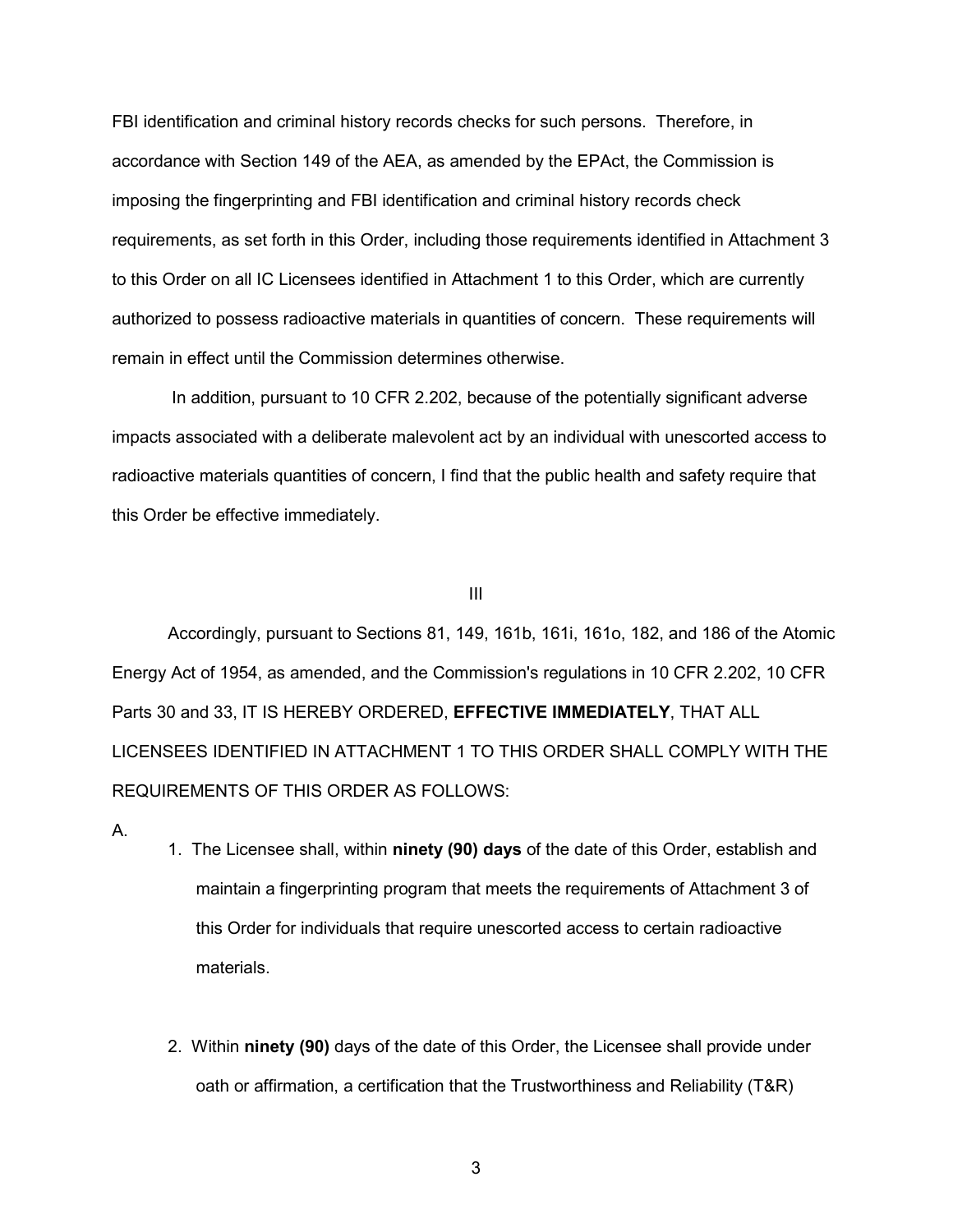Official (an individual with the responsibility to determine the trustworthiness and reliability of another individual requiring unescorted access to the radioactive materials identified in Attachment 2) is deemed trustworthy and reliable by the Licensee as required in paragraph B.2 of this Order.

- 3. The Licensee shall, in writing, within **sixty (60) days** of the date of this Order, notify the Commission, (1) if it is unable to comply with any of the requirements described in this Order or in Attachment 3 to this Order, (2) if compliance with any of the requirements is unnecessary in its specific circumstances, or (3) if implementation of any of the requirements would cause the Licensee to be in violation of the provisions of any Commission regulation or its license. The notification shall provide the Licensee's justification for seeking relief from or variation of any specific requirement.
- 4. The Licensee shall complete implementation of the program established in accordance with paragraph A.1 of this Order by **June 2, 2008.** In addition to the notifications in paragraphs 2 and 3 above, the Licensee shall notify the Commission within **twenty-five (25) days** after they have achieved full compliance with the requirements described in Attachment 3 to this Order. If by **June 2, 2008**, the Licensee is unable, due to circumstances beyond its control, to complete implementation of this Order, the Licensee shall submit a written request to the Commission explaining the need for an extension of time to implement the requirements. The request shall provide the Licensee's justification for seeking more time to comply with the requirements of this Order.
- 5. Licensees shall notify the NRC's Headquarters Operations Office at 301-816-5100 within 24 hours if the results from a FBI identification and criminal history records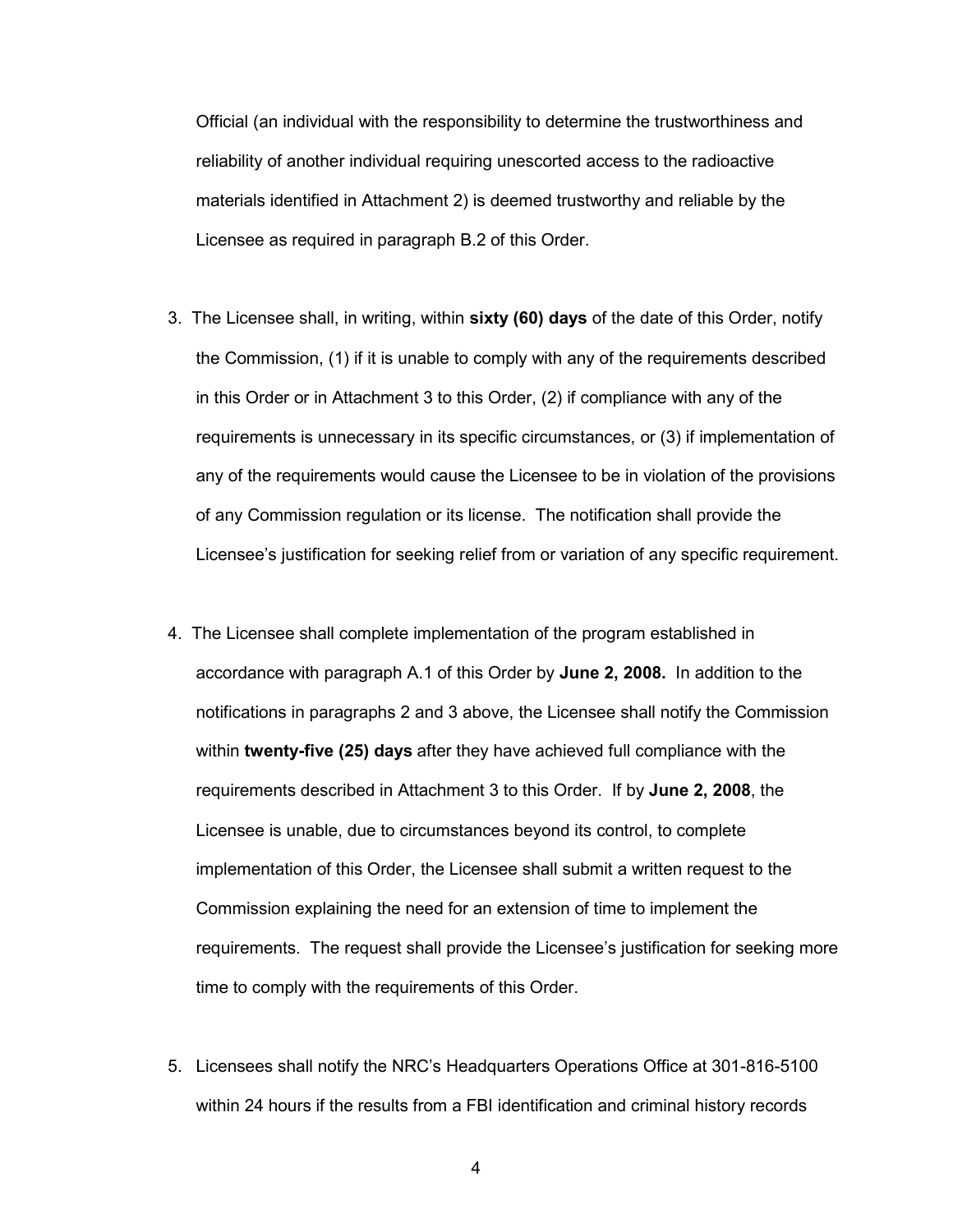check indicate that an individual is identified on the FBI's Terrorist Screening Data Base.

B.

- 1. Except as provided in paragraph E for individuals who are currently approved for unescorted access, the Licensee shall grant access to radioactive material in Attachment 2 in accordance with the requirements of IC.1. of the Increased Controls Order (EA-05-090) and the requirements of this Order.
- 2. The T&R Official, if he/she does not require unescorted access, must be deemed trustworthy and reliable by the Licensee in accordance with the requirements of IC.1. of the Increased Controls Order (EA-05-090) before making a determination regarding the trustworthiness and reliability of another individual. If the T&R Official requires unescorted access, the Licensee must consider the results of fingerprinting and the review of an FBI identification and criminal history records check as a component in approving a T&R Official.
- C. Prior to requesting fingerprints from any individual, the Licensee shall provide a copy of this Order to that person.
- D. Upon receipt of the results of FBI identification and criminal history records checks, the Licensee shall control such information as specified in the "Protection of Information" section of Attachment 3 of this Order and in requirement IC.5 of the Increased Controls Order (EA-05-090).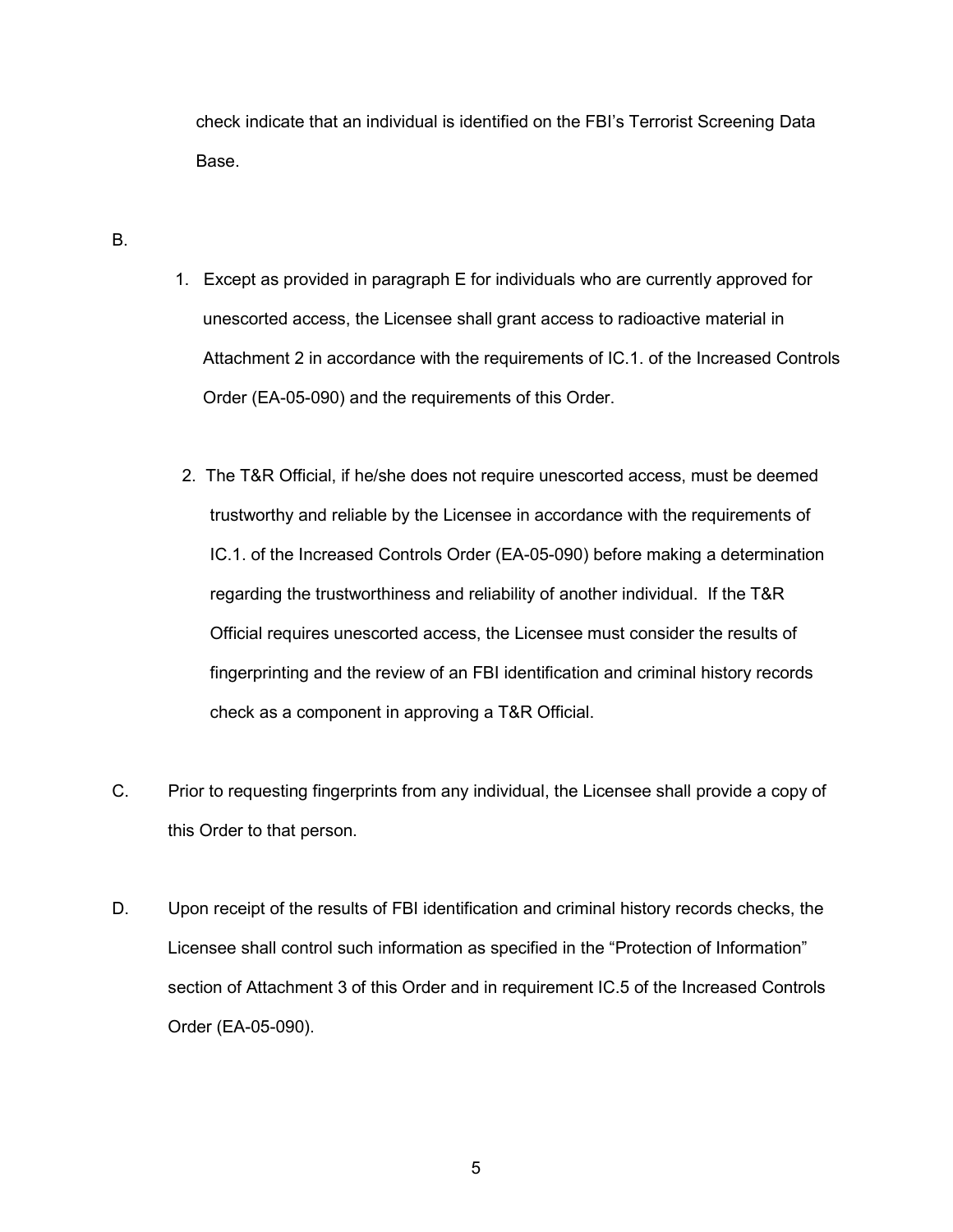- E. The Licensee shall make determinations on continued unescorted access for persons currently granted unescorted access, by **June 2, 2008,** based upon the results of the fingerprinting and FBI identification and criminal history records check. The Licensee may allow any individual who currently has unescorted access to certain radioactive materials in accordance with the IC Order to continue to have unescorted access, pending a decision by the T&R Official. After **June 2, 2008** no individual may have unescorted access to radioactive materials without a determination by the T&R Official (based upon fingerprinting, an FBI identification and criminal history records check and a previous trustworthiness and reliability determination) that the individual may have unescorted access to such materials.
- F. 1. The Licensee shall comply with; and to the extent the recipient of this Order is also the recipient of the Increased Controls Order (EA-05-090), paragraph IC 1.b is superceded by the following:

 *"For individuals employed by the licensee for three years or less, and for nonlicensee personnel, such as physicians, physicists, house-keeping personnel, and security personnel under contract, trustworthiness and reliability shall be determined, at a minimum, by verifying employment history, education, personal references, and fingerprinting and the review of an FBI identification and criminal history records check. The licensee shall also, to the extent possible, obtain independent information to corroborate that provided by the employee (i.e. seeking references not supplied by the individual). For individuals employed by the licensee for longer than three years, trustworthiness and reliability shall be determined, at a minimum, by a review of the employees' employment history with the licensee and fingerprinting and an FBI identification and criminal history records check.*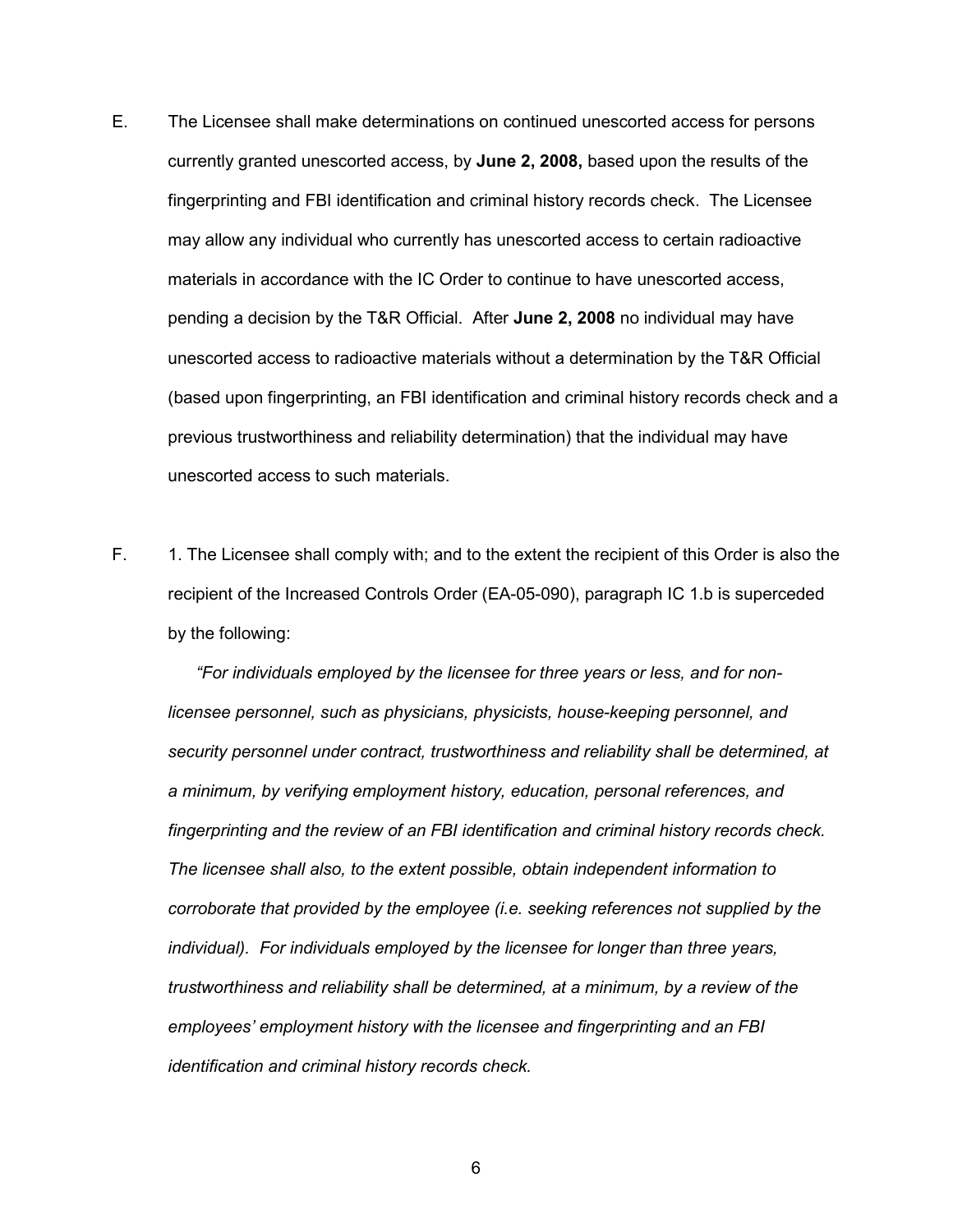2. The Licensee shall comply with; and to the extent the recipient of this Order is also the recipient of Increased Controls Order (EA-05-090), Paragraph IC 1.c of that prior Order is superceded by, the following:

 *"Service provider licensee employees shall be escorted unless determined to be trustworthy and reliable by an NRC-required background investigation. Written verification attesting to or certifying the person's trustworthiness and reliability shall be obtained from the licensee providing the service."* 

3. For Licensees who have previously received the Increased Controls Order (EA-05- 090), "Table 1: Radionuclides of Concern" is superceded by Attachment 2 to include Ra-226. The previous Increased Controls Order (EA-05-090) will, therefore, also apply to Ra-226 as noted in Attachment 2.

 Licensee responses to A.1, A.2., A.3. and A.4., above shall be submitted to the Director, Office of Federal and State Materials and Environmental Management Programs, U.S. Nuclear Regulatory Commission, Washington, DC 20555. Licensee responses shall be marked as "Security-Related Information - Withhold Under 10 CFR 2.390."

 The Director, Office of Federal and State Materials and Environmental Management Programs, may, in writing, relax or rescind any of the above conditions upon demonstration of good cause by the Licensee.

IV

 In accordance with 10 CFR 2.202, the Licensee must, and any other person adversely affected by this Order may, submit an answer to this Order within thirty (30) days of the date of this Order. In addition, the Licensee and any other person adversely affected by this Order may request a hearing of this Order within thirty (30) days of the date of the Order. Where good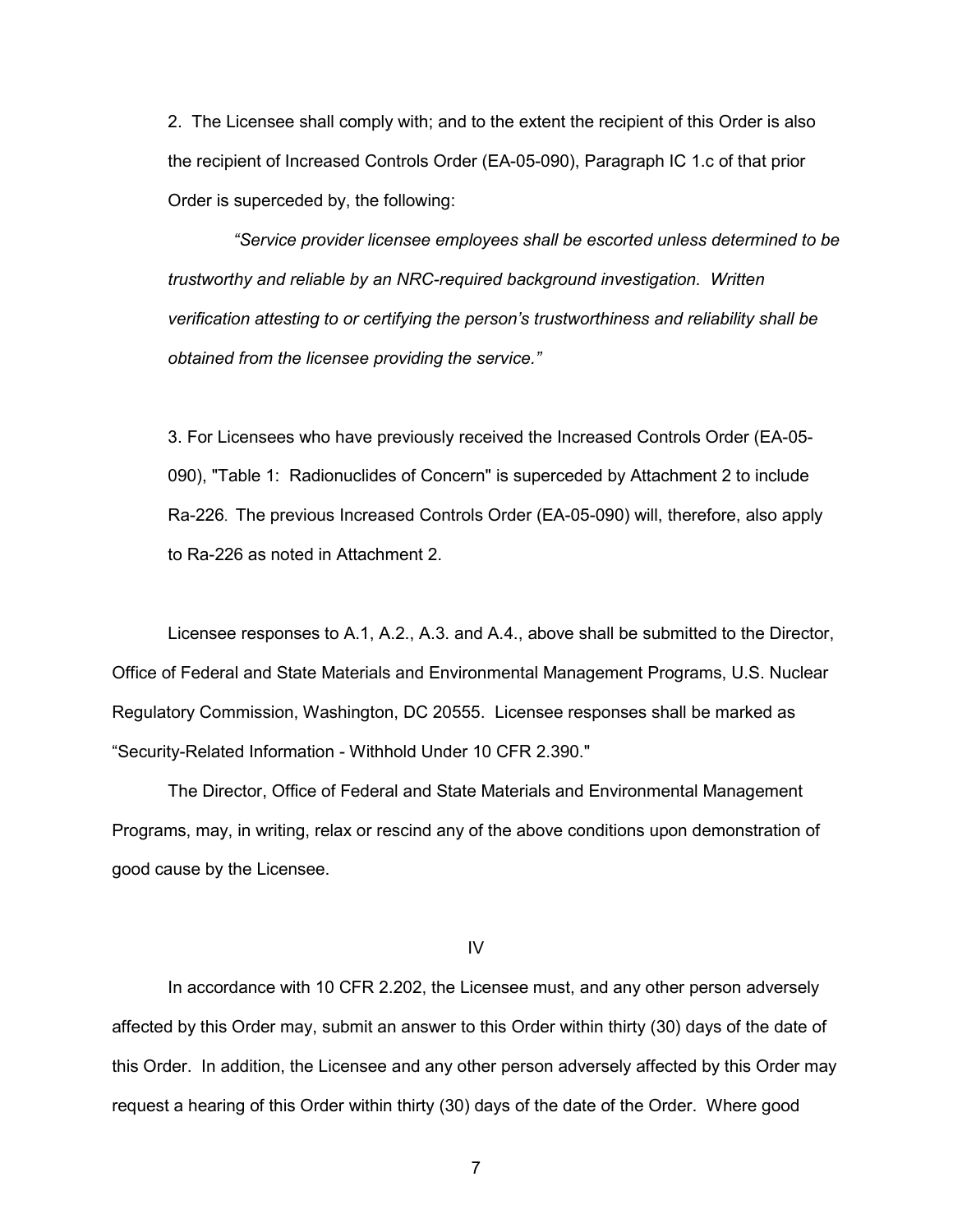cause is shown, consideration will be given to extending the time to request a hearing. A request for extension of time must be made, in writing, to the Director, Office of Federal and State Materials and Environmental Management Programs, U.S. Nuclear Regulatory Commission, Washington, DC 20555, and include a statement of good cause for the extension.

 The answer may consent to this Order. If the answer includes a request for a hearing, it shall, under oath or affirmation, specifically set forth the matters of fact and law on which the Licensee relies and the reasons as to why the Order should not have been issued. If a person other than the Licensee requests a hearing, that person shall set forth with particularity the manner in which his interest is adversely affected by this Order and shall address the criteria set forth in 10 CFR 2.309(d).

 A request for a hearing must be filed in accordance with the NRC E-Filing rule, which became effective on October 15, 2007. The E-Filing Final Rule was issued on August 28, 2007, (72 Fed. Reg. 49,139). The E-Filing process requires participants to submit and serve documents over the internet or, in some cases, to mail copies on electronic optical storage media. Participants may not submit paper copies of their filings unless they seek a waiver in accordance with the procedures described below.

 To comply with the procedural requirements associated with E-Filing, at least five (5) days prior to the filing deadline the requestor must contact the Office of the Secretary by e-mail at HEARINGDOCKET@NRC.GOV, or by calling (301) 415-1677, to request (1) a digital ID certificate, which allows the participant (or its counsel or representative) to digitally sign documents and access the E-Submittal server for any NRC proceeding in which it is participating; and/or (2) creation of an electronic docket for the proceeding (even in instances when the requestor (or its counsel or representative) already holds an NRC-issued digital ID certificate). Each requestor will need to download the Workplace Forms Viewer™ to access the Electronic Information Exchange (EIE), a component of the E-Filing system. The Workplace Forms Viewer™ is free and is available at http://www.nrc.gov/site-help/e-submittals/install-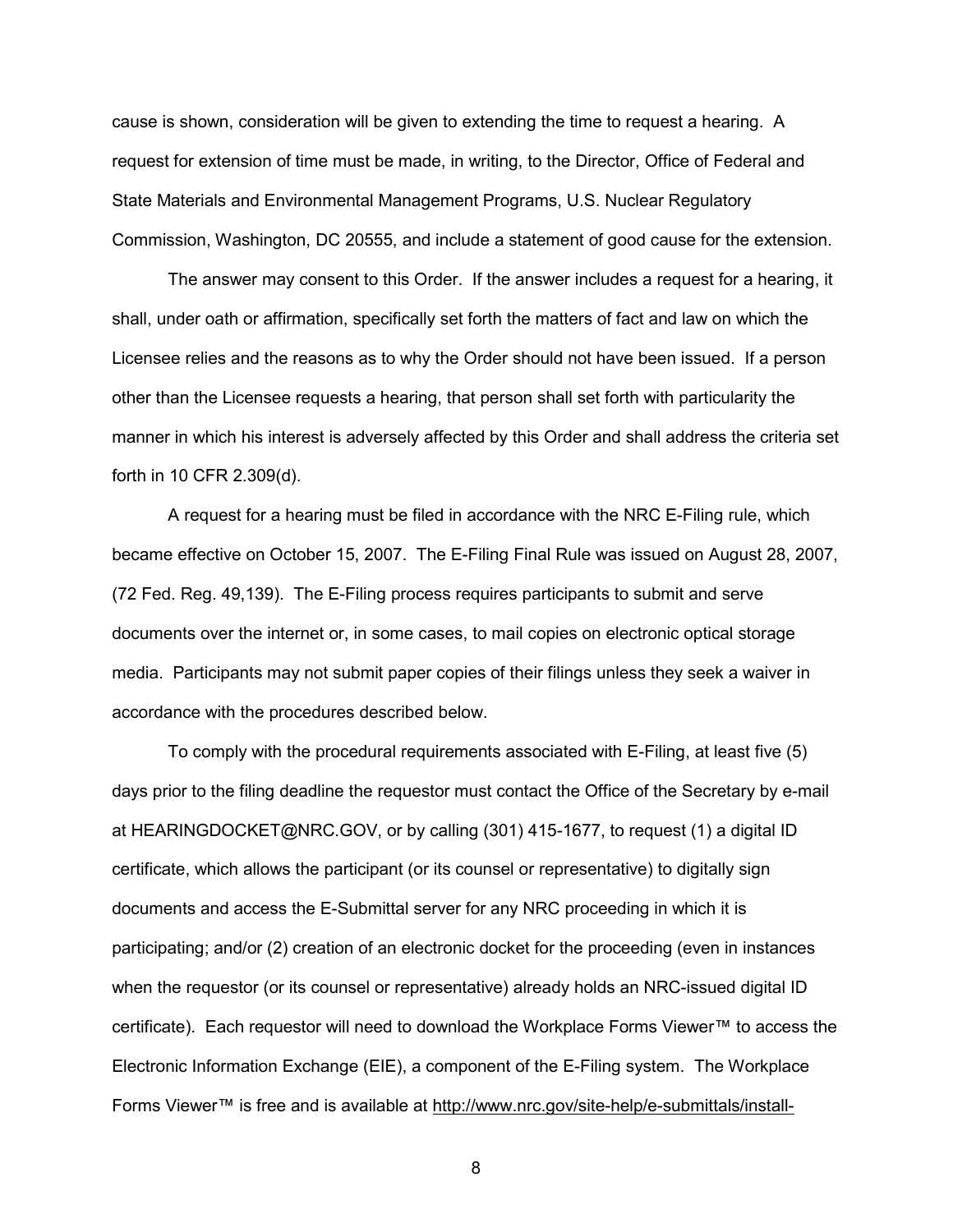viewer.html. Information about applying for a digital ID certificate also is available on NRC's public website at http://www.nrc.gov/site-help/e-submittals/apply-certificates.html.

 Once a requestor has obtained a digital ID certificate, had a docket created, and downloaded the EIE viewer, it can then submit a request for a hearing through EIE. Submissions should be in Portable Document Format (PDF) in accordance with NRC guidance available on the NRC public website at http://www.nrc.gov/site-help/e-submittals.html. A filing is considered complete at the time the filer submits its document through EIE. To be timely, electronic filings must be submitted to the EIE system no later than 11:59 p.m. Eastern Time on the due date. Upon receipt of a transmission, the E-Filing system time-stamps the document and sends the submitter an e-mail notice confirming receipt of the document. The EIE system also distributes an e-mail notice that provides access to the document to the NRC Office of the General Counsel and any others who have advised the Office of the Secretary that they wish to participate in the proceeding, so that the filer need not serve the document on those participants separately. Therefore, any others who wish to participate in the proceeding (or their counsel or representative) must apply for and receive a digital ID certificate before a hearing request is filed so that they may obtain access to the document via the E-Filing system.

 A person filing electronically may seek assistance through the "Contact Us" link located on the NRC website at http://www.nrc.gov/site-help/e-submittals.html or by calling the NRC technical help line, which is available between 8:30 a.m. and 4:15 p.m., Eastern Time, Monday through Friday. The help line number is (800) 397-4209 or locally, (301) 415-4737.

 Participants who believe that they have good cause for not submitting documents electronically must file a motion, in accordance with 10 C.F.R. 2.302(g), with their initial paper filing requesting authorization to continue to submit documents in paper format. Such filings must be submitted by (1) first class mail addressed to the Office of the Secretary of the Commission, U.S. Nuclear Regulatory Commission, Washington, DC 20555-0001, Attention: Rulemaking and Adjudications Staff; or (2) courier, express mail, or expedited delivery service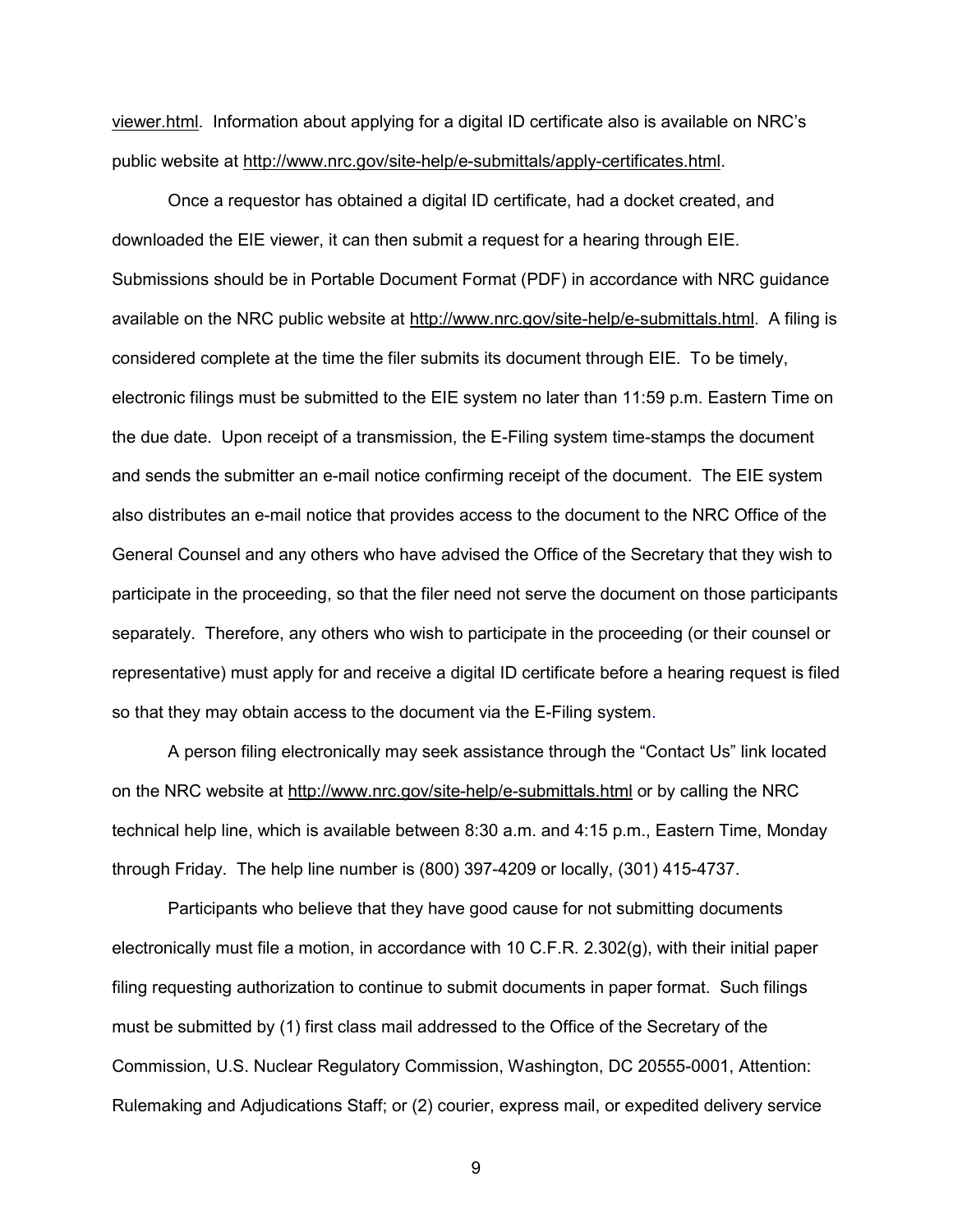to the Office of the Secretary, Sixteenth Floor, One White Flint North, 11555 Rockville Pike, Rockville, Maryland, 20852, Attention: Rulemaking and Adjudications Staff. Participants filing a document in this manner are responsible for serving the document on all other participants. Filing is considered complete by first-class mail as of the time of deposit in the mail, or by courier, express mail, or expedited delivery service upon depositing the document with the provider of the service.

 Documents submitted in adjudicatory proceedings will appear in NRC's electronic hearing docket which is available to the public at http://ehd.nrc.gov/EHD\_Proceeding/home.asp, unless excluded pursuant to an order of the Commission, an Atomic Safety and Licensing Board, or a Presiding Officer. Participants are requested not to include personal privacy information, such as social security numbers, home addresses, or home phone numbers in their filings. With respect to copyrighted works, except for limited excerpts that serve the purpose of the adjudicatory filings and would constitute a Fair Use application, Participants are requested not to include copyrighted materials in their works.

 If a hearing is requested by the Licensee or a person whose interest is adversely affected, the Commission will issue an Order designating the time and place of any hearing. If a hearing is held the issue to be considered at such hearing shall be whether this Order should be sustained.

Pursuant to 10 CFR 2.202(c)(2)(i), the Licensee may, in addition to requesting a hearing, at the time the answer is filed or sooner, move the presiding officer to set aside the immediate effectiveness of the Order on the ground that the Order, including the need for immediate effectiveness, is not based on adequate evidence but on mere suspicion, unfounded allegations, or error.

 In the absence of any request for hearing, or written approval of an extension of time in which to request a hearing, the provisions specified in Section III above shall be final twenty (20) days from the date of this Order without further order or proceedings. If an extension of time for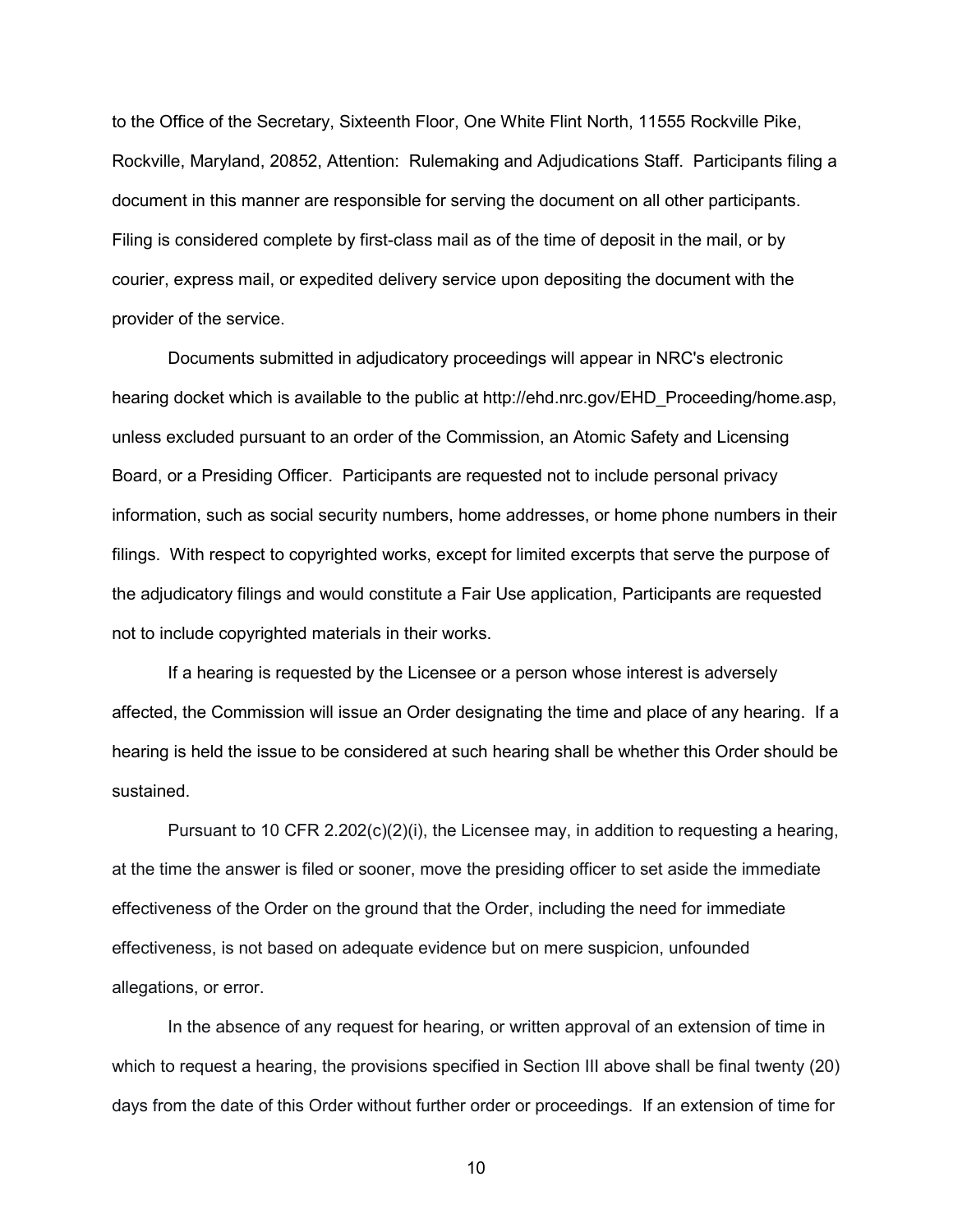requesting a hearing has been approved, the provisions specified in Section III shall be final when the extension expires if a hearing request has not been received.

AN ANSWER OR A REQUEST FOR HEARING SHALL NOT STAY THE IMMEDIATE EFFECTIVENESS OF THIS ORDER.

Dated this 5<sup>th</sup> day of December, 2007.

# FOR THE NUCLEAR REGULATORY COMMISSION

**/RA/** 

 Charles L. Miller, Director Office of Federal and State Materials and Environmental Management Programs

Attachments:

- 1. List of Applicable Materials Licensees
- 2. Table 1: Radionuclides of Concern
- 3. Specific Requirements Pertaining to Fingerprinting and Criminal History Records Checks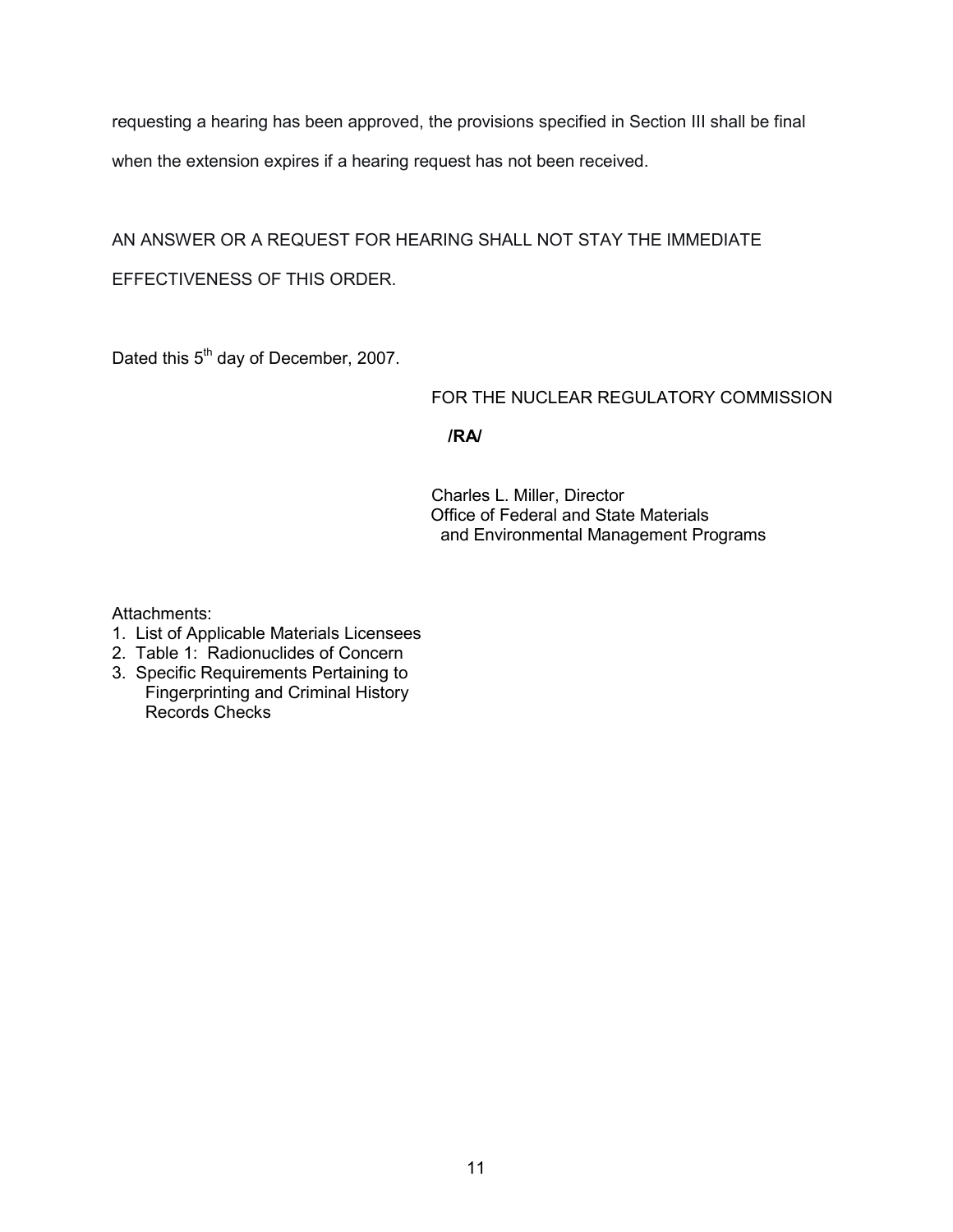| Radionuclide                                                       | Quantity of<br>Concern <sup>1</sup> (TBq) | Quantity of<br>Concern <sup>2</sup> (Ci) |
|--------------------------------------------------------------------|-------------------------------------------|------------------------------------------|
| Am-241                                                             | 0.6                                       | 16                                       |
| Am-241/Be                                                          | 0.6                                       | 16                                       |
| Cf-252                                                             | 0.2                                       | 5.4                                      |
| Cm-244                                                             | 0.5                                       | 14                                       |
| $Co-60$                                                            | 0.3                                       | 8.1                                      |
| Cs-137                                                             | 1                                         | 27                                       |
| Gd-153                                                             | 10                                        | 270                                      |
| $Ir-192$                                                           | 0.8                                       | 22                                       |
| Pm-147                                                             | 400                                       | 11,000                                   |
| Pu-238                                                             | 0.6                                       | 16                                       |
| Pu-239/Be                                                          | 0.6                                       | 16                                       |
| Ra-226 <sup>5</sup>                                                | 0.4                                       | 11                                       |
| Se-75                                                              | $\overline{2}$                            | 54                                       |
| Sr-90 (Y-90)                                                       | 10                                        | 270                                      |
| Tm-170                                                             | 200                                       | 5,400                                    |
| Yb-169                                                             | 3                                         | 81                                       |
| Combinations of radioactive<br>materials listed above <sup>3</sup> | See Footnote<br>Below <sup>4</sup>        |                                          |

Table 1: Radionuclides of Concern

 $1$  The aggregate activity of multiple, collocated sources of the same radionuclide should be included when the total activity equals or exceeds the quantity of concern.

 $2$  The primary values used for compliance with this Order are TBq. The curie (Ci) values are rounded to two significant figures for informational purposes only.

 $3$  Radioactive materials are to be considered aggregated or collocated if breaching a common physical security barrier (e.g., a locked door at the entrance to a storage room) would allow access to the radioactive material or devices containing the radioactive material.

4 If several radionuclides are aggregated, the sum of the ratios of the activity of each source, *i* of radionuclide, *n*,  $A_{(i,n)}$ , to the quantity of concern for radionuclide *n*,  $Q_{(n)}$ , listed for that radionuclide equals or exceeds one. [(aggregated source activity for radionuclide  $\overline{A}$ ) ÷ (quantity of concern for radionuclide A)] + [(aggregated source activity for radionuclide B)  $\div$  (quantity of concern for radionuclide B) $] +$  etc.....  $\geq 1$ 

 $5$  On August 31, 2005, the NRC issued a waiver, in accordance to Section 651(e) of the Energy Policy Act of 2005, for the continued use and/or regulatory authority of Naturally Occurring and Accelerator-Produced Material (NARM), which includes Ra-226. The NRC plans to terminate the waiver in phases, beginning November 30, 2007, and ending on August 7, 2009. The NRC has authority to regulate discrete sources of Ra-226, but has refrained from exercising that authority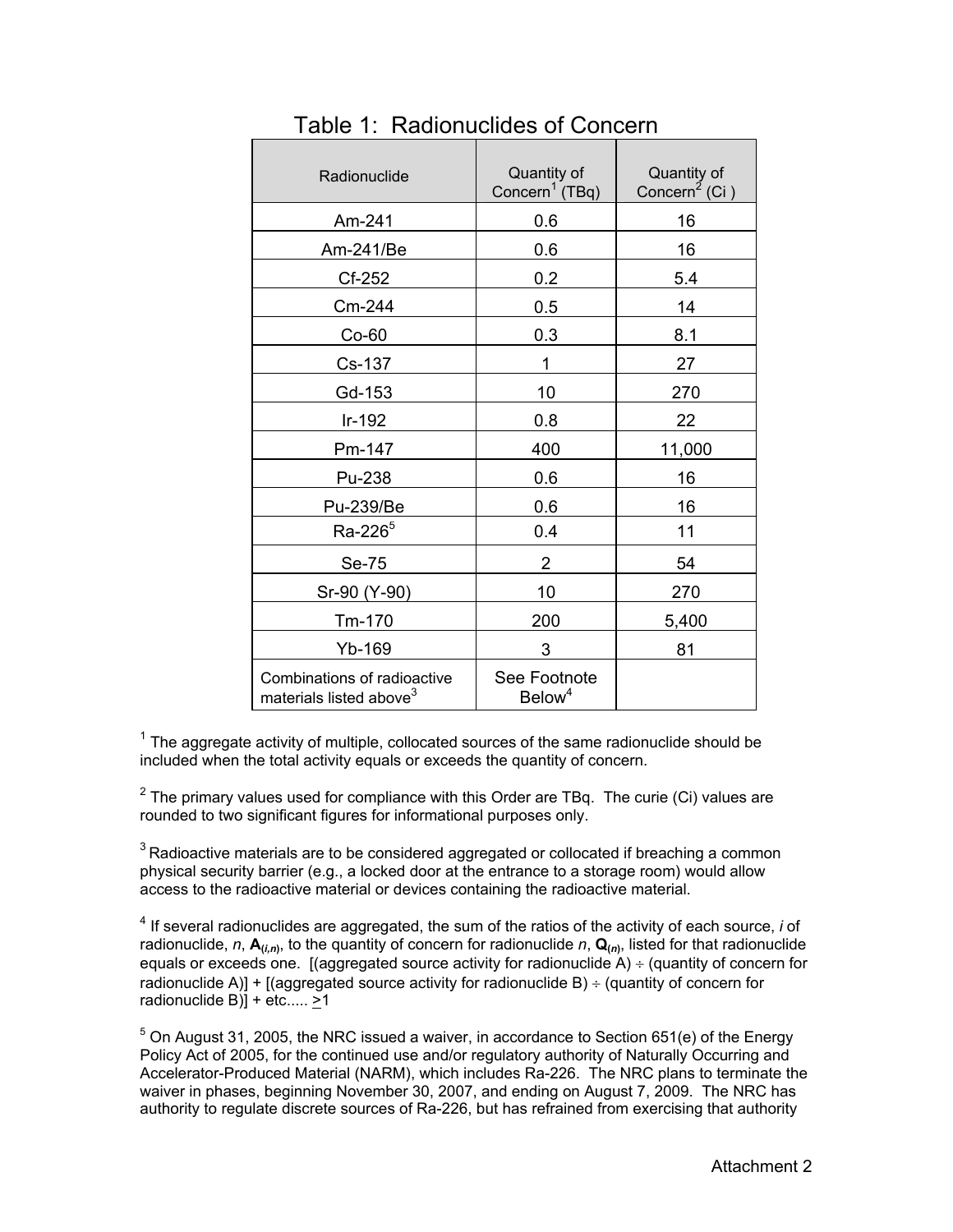until the date of an entity's waiver termination. For entities that possess Ra-226 in quantities of concern, this Order becomes effective upon waiver termination. For information on the schedule for an entity's waiver termination, please refer to the NARM Toolbox website at http://nrcstp.ornl.gov/narmtoolbox.html.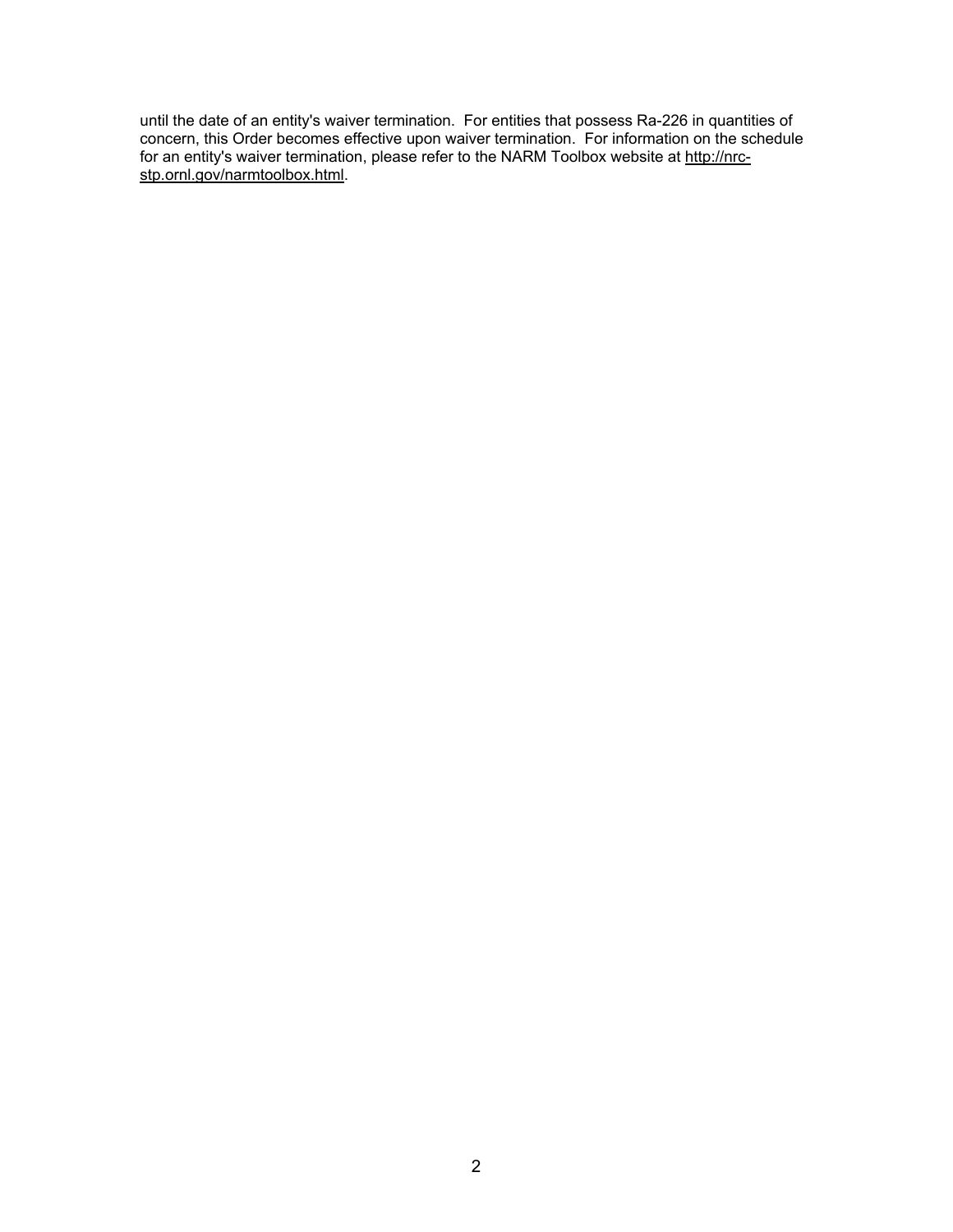# **Specific Requirements Pertaining to Fingerprinting and Criminal History Records Checks**

The new fingerprinting requirements supplement previous requirements issued by the Increased Controls Order (EA-05-090).

Licensees currently have a program to grant unescorted access to individuals. As required by condition A.1 of the Order, Licensees shall modify its current trustworthiness and reliability program to include the following:

- 1. Each Licensee subject to the provisions of this attachment shall fingerprint each individual who is seeking or permitted unescorted access to risk significant radioactive materials equal to or greater than the quantities listed in attachment 2. The Licensee shall review and use the information received from the Federal Bureau of Investigation (FBI) identification and criminal history records check and ensure that the provisions contained in the subject Order and this attachment are satisfied.
- 2. The Licensee shall notify each affected individual that the fingerprints will be used to secure a review of his/her criminal history record and inform the individual of the procedures for revising the record or including an explanation in the record, as specified in the "Right to Correct and Complete Information" section of this attachment.
- 3. Fingerprints for unescorted access need not be taken if an employed individual (e.g., a Licensee employee, contractor, manufacturer, or supplier) is relieved from the fingerprinting requirement by 10 CFR § 73.61, or any person who has been favorably-decided by a U.S. Government program involving fingerprinting and an FBI identification and criminal history records check (e.g. National Agency Check, Transportation Worker Identification Credentials in accordance with 49 CFR Part 1572, Bureau of Alcohol Tobacco Firearms and Explosives background checks and clearances in accordance with 27 CFR Part 555, Health and Human Services security risk assessments for possession and use of select agents and toxins in accordance with 42 CFR Part 73, Hazardous Material security threat assessment for hazardous material endorsement to commercial drivers license in accordance with 49 CFR Part 1572, Customs and Border Patrol's Free and Secure Trade Program<sup>1</sup>) within the last five (5) calendar years, or any person who has an active federal security clearance (provided in the latter two cases that they make available the appropriate documentation<sup>2</sup>). Written confirmation from the Agency/employer which granted the federal

l  $1$  The FAST program is a cooperative effort between the Bureau of Customs and Border Patrol and the governments of Canada and Mexico to coordinate processes for the clearance of commercial shipments at the U.S. - Canada and U.S. - Mexico borders. Participants in the FAST program, which requires successful completion of a background records check, may receive expedited entrance privileges at the northern and southern borders.<br><sup>2</sup> This documentation must allow the T&R Official to verify that the individual has fulfilled the

unescorted access requirements of Section 149 of the AEA by submitting to fingerprinting and an FBI identification and criminal history records check.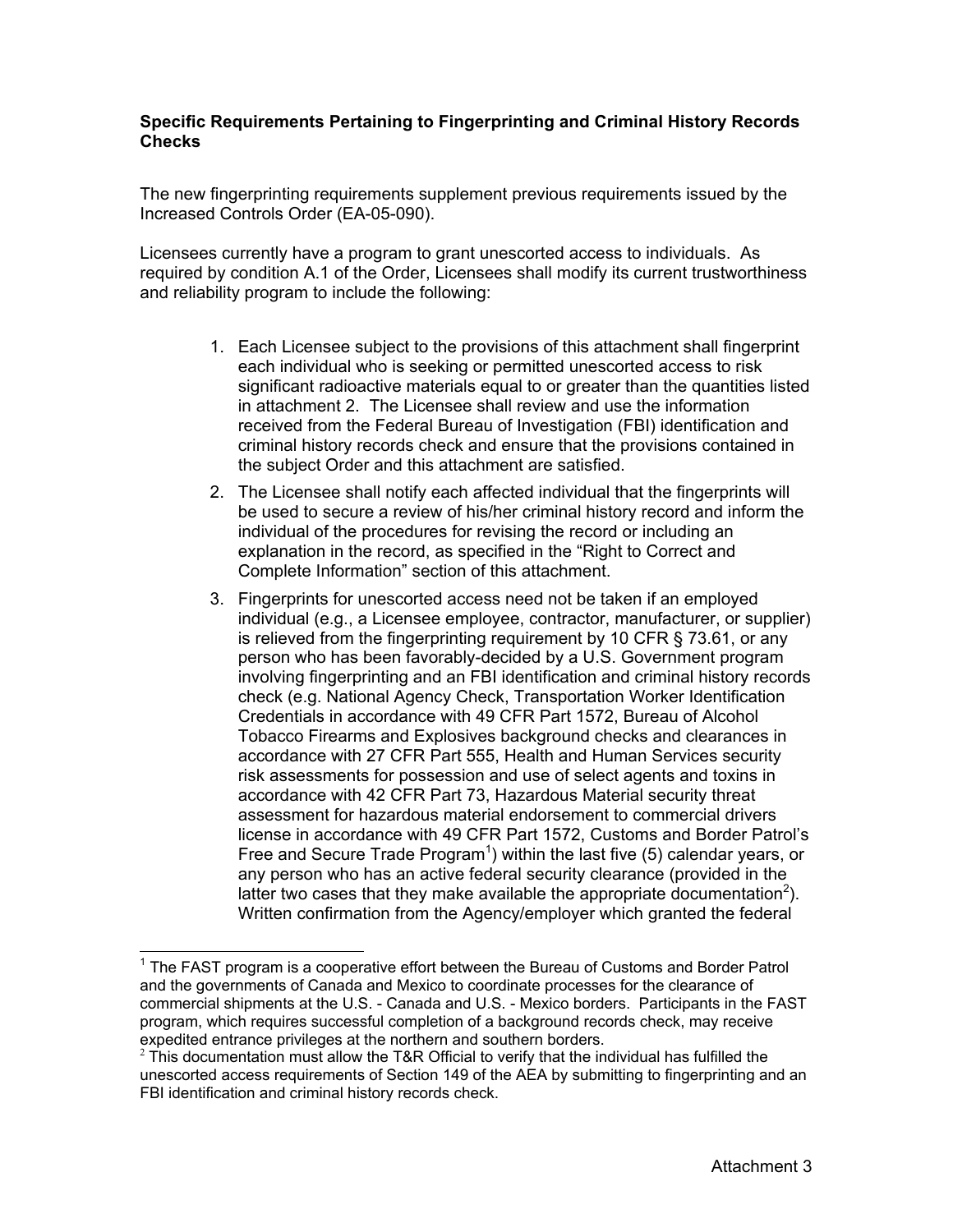security clearance or reviewed the FBI criminal history records results based upon a fingerprint identification check must be provided. The Licensee must retain this documentation for a period of three (3) years from the date the individual no longer requires unescorted access to certain radioactive material associated with the Licensee's activities.

- 4. All fingerprints obtained by the Licensee pursuant to this Order must be submitted to the Commission for transmission to the FBI. Additionally, the Licensee shall submit a certification of the trustworthiness and reliability of the T&R Official as determined in accordance with paragraph B.2 of this Order.
- 5. The Licensee shall review the information received from the FBI and consider it, in conjunction with the trustworthiness and reliability requirements of the IC Order (EA-05-090), in making a determination whether to grant unescorted access to certain radioactive materials.
- 6. The Licensee shall use any information obtained as part of a criminal history records check solely for the purpose of determining an individual's suitability for unescorted access to risk significant radioactive materials equal to or greater than the quantities listed in attachment 2.
- 7. The Licensee shall document the basis for its determination whether to grant, or continue to allow unescorted access to risk significant radioactive materials equal to or greater than the quantities listed in attachment 2.

# **Prohibitions**

A Licensee shall not base a final determination to deny an individual unescorted access to certain radioactive material solely on the basis of information received from the FBI involving: an arrest more than one (1) year old for which there is no information of the disposition of the case, or an arrest that resulted in dismissal of the charge or an acquittal.

A Licensee shall not use information received from a criminal history check obtained pursuant to this Order in a manner that would infringe upon the rights of any individual under the First Amendment to the Constitution of the United States, nor shall the Licensee use the information in any way which would discriminate among individuals on the basis of race, religion, national origin, sex, or age.

# **Right to Correct and Complete Information**

Prior to any final adverse determination, the Licensee shall make available to the individual the contents of any criminal records obtained from the FBI for the purpose of assuring correct and complete information. Written confirmation by the individual of receipt of this notification must be maintained by the Licensee for a period of one (1) year from the date of the notification.

If, after reviewing the record, an individual believes that it is incorrect or incomplete in any respect and wishes to change, correct, or update the alleged deficiency, or to explain any matter in the record, the individual may initiate challenge procedures. These procedures include either direct application by the individual challenging the record to the agency (i.e., law enforcement agency) that contributed the questioned information, or direct challenge as to the accuracy or completeness of any entry on the criminal history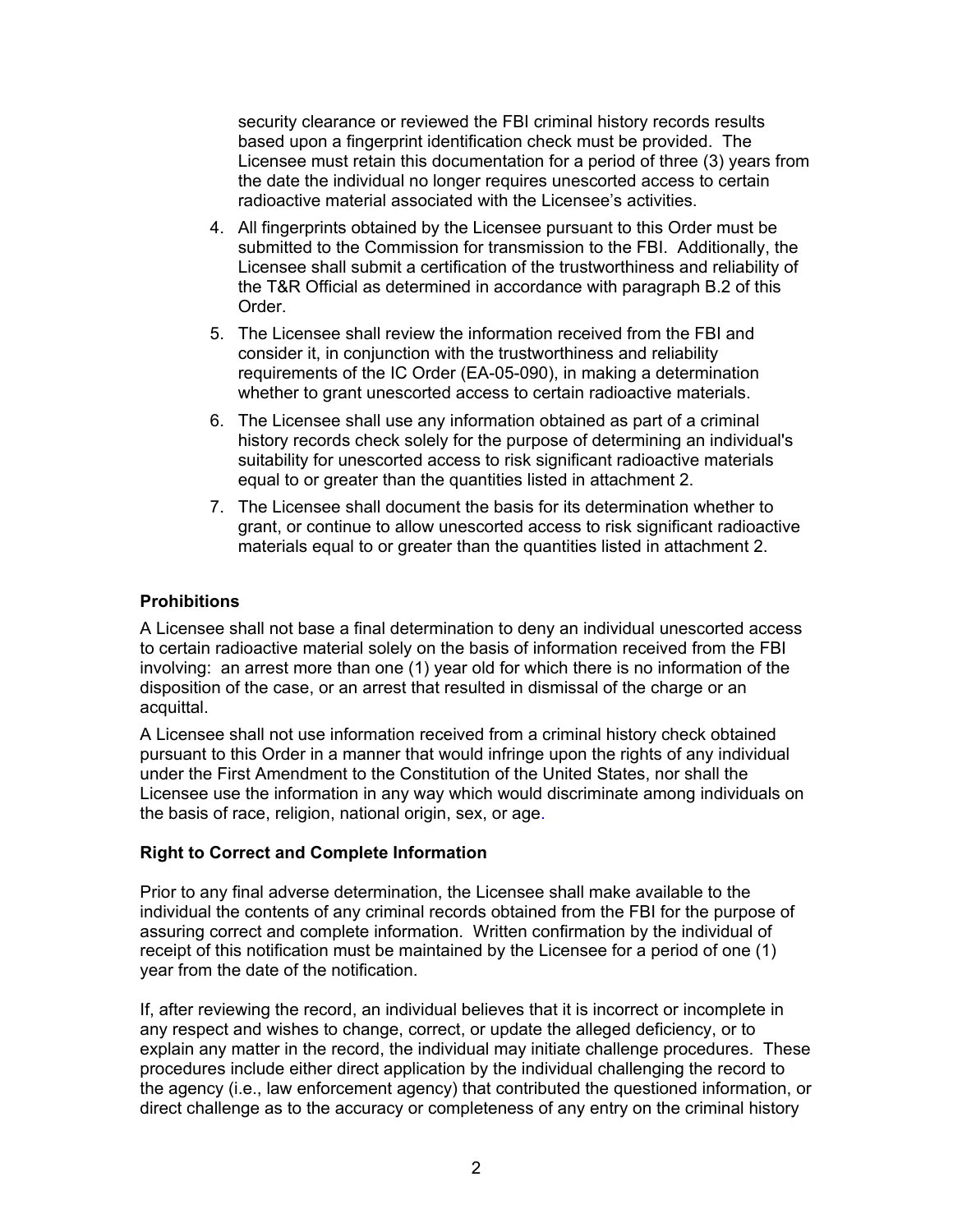record to the Assistant Director, Federal Bureau of Investigation Identification Division, Washington, DC 20537-9700 (as set forth in 28 CFR Part 16.30 through 16.34). In the latter case, the FBI forwards the challenge to the agency that submitted the data and requests that agency to verify or correct the challenged entry. Upon receipt of an Official communication directly from the agency that contributed the original information, the FBI Identification Division makes any changes necessary in accordance with the information supplied by that agency. The Licensee must provide at least ten (10) days for an individual to initiate an action challenging the results of an FBI identification and criminal history records check after the record is made available for his/her review. The Licensee may make a final unescorted access to certain radioactive material determination based upon the criminal history record only upon receipt of the FBI's ultimate confirmation or correction of the record. Upon a final adverse determination on unescorted access to certain radioactive material, the Licensee shall provide the individual its documented basis for denial. Unescorted access to certain radioactive material shall not be granted to an individual during the review process.

# **Protection of Information**

- 1. Each Licensee who obtains a criminal history record on an individual pursuant to this Order shall establish and maintain a system of files and procedures for protecting the record and the personal information from unauthorized disclosure.
- 2. The Licensee may not disclose the record or personal information collected and maintained to persons other than the subject individual, his/her representative, or to those who have a need to access the information in performing assigned duties in the process of determining unescorted access to certain radioactive material. No individual authorized to have access to the information may re-disseminate the information to any other individual who does not have a need-to-know.
- 3. The personal information obtained on an individual from a criminal history record check may be transferred to another Licensee if the Licensee holding the criminal history record check receives the individual's written request to re-disseminate the information contained in his/her file, and the gaining Licensee verifies information such as the individual's name, date of birth, social security number, sex, and other applicable physical characteristics for identification purposes.
- 4. The Licensee shall make criminal history records, obtained under this section, available for examination by an authorized representative of the NRC to determine compliance with the regulations and laws.
- 5. The Licensee shall retain all fingerprint and criminal history records from the FBI, or a copy if the individual's file has been transferred, for three (3) years after termination of employment or determination of unescorted access to certain radioactive material (whether unescorted access was approved or denied). After the required three (3) year period, these documents shall be destroyed by a method that will prevent reconstruction of the information in whole or in part.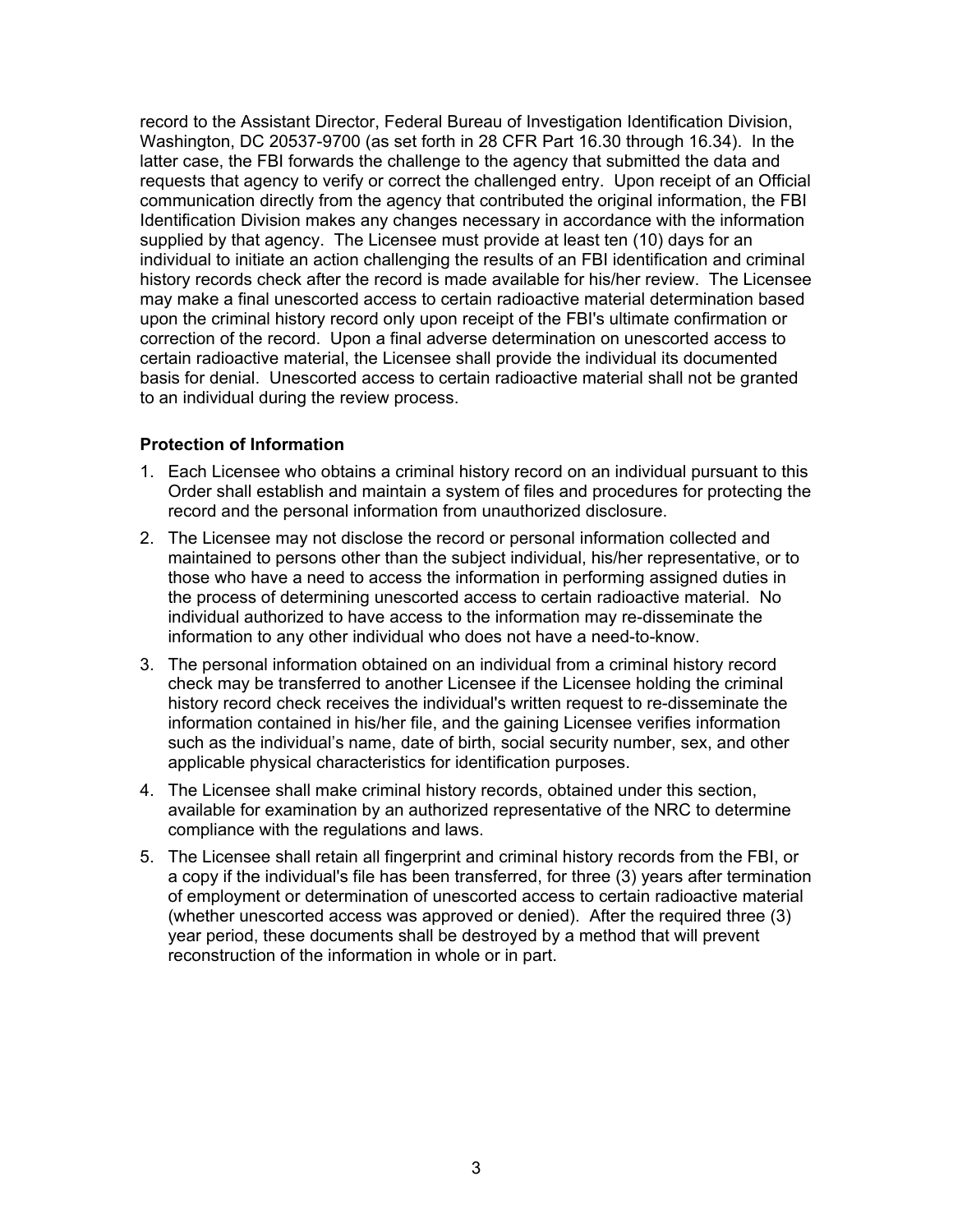# **Procedures for Processing Fingerprint Checks**

For the purpose of complying with this Order, Licensees shall:

- 1. Submit one completed, legible standard fingerprint card (Form FD-258, ORIMDNRCOOOZ) for each individual seeking access to unescorted access to certain radioactive material.
- 2. Submit to the NRC's Division of Facilities and Security,11545 Rockville Pike, ATTN: Criminal History Program, Mail Stop T-6E46, Rockville, MD 20852. Overnight mail is preferred.

# 3. **Include the name and address of the individual (T&R Official) to whom the criminal history records should be returned.**

4. Fingerprints for unescorted access need not be taken if an employed individual (e.g., a Licensee employee, contractor, manufacturer, or supplier) is relieved from the fingerprinting requirement by 10 CFR  $\S$  73.61, or any person who has been favorably-decided by a U.S. Government program involving fingerprinting and an FBI identification and criminal history records check (e.g. National Agency Check, Transportation Worker Identification Credentials in accordance with 49 CFR Part 1572, Bureau of Alcohol Tobacco Firearms and Explosives background checks and clearances in accordance with 27 CFR Part 555, Health and Human Services security risk assessments for possession and use of select agents and toxins in accordance with 42 CFR Part 73, Hazardous Material security threat assessment for hazardous material endorsement to commercial drivers license in accordance with 49 CFR Part 1572, Customs and Border Patrol's Free and Secure Trade Program<sup>1</sup>) within the last five (5) calendar years, or any person who has an active federal security clearance (provided in the latter two cases that they make available the appropriate documentation<sup>2</sup>). Written confirmation from the Agency/employer which granted the federal security clearance or reviewed the FBI criminal history records results based upon a fingerprint identification check must be provided. The Licensee must retain this documentation for a period of three (3) years from the date the individual no longer requires unescorted access to certain radioactive material associated with the Licensee's activities.

Copies of these forms may be obtained by writing the Office of Information Services, U.S. Nuclear Regulatory Commission, Washington, DC 20555-0001, by calling (301) 415-5877, or by e-mail to forms@nrc.gov. The Licensee shall establish procedures to

THE FAST program is a cooperative effort between the Bureau of Customs and Border Patrol and the governments of Canada and Mexico to coordinate processes for the clearance of commercial shipments at the U.S. - Canada and U.S. - Mexico borders. Participants in the FAST program, which requires successful completion of a background records check, may receive expedited entrance privileges at the northern and southern borders.<br><sup>2</sup> This documentation must allow the T&R Official to verify that the individual has fulfilled the

unescorted access requirements of Section 149 of the AEA by submitting to fingerprinting and an FBI identification and criminal history records check.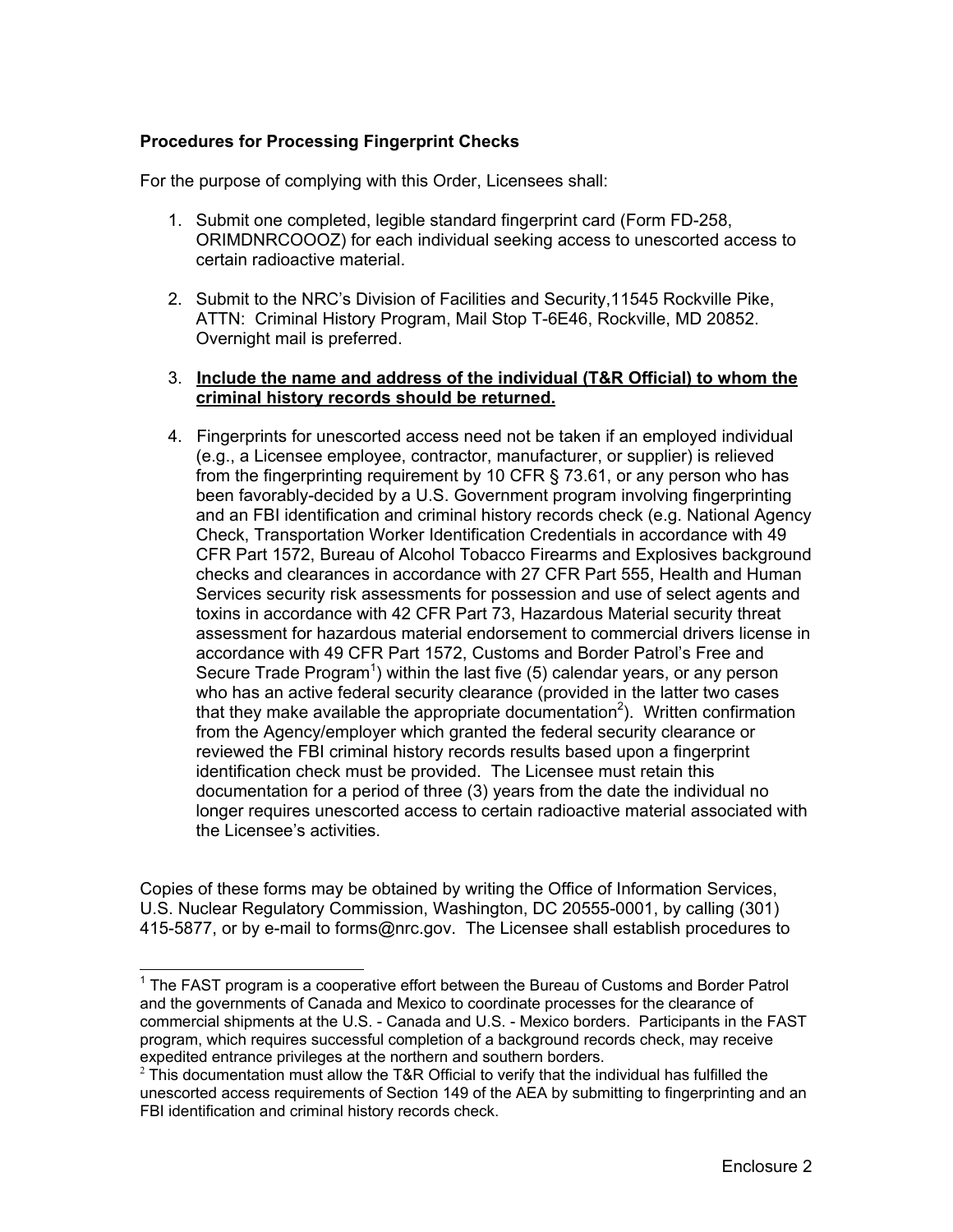ensure that the quality of the fingerprints taken results in minimizing the rejection rate of fingerprint cards due to illegible or incomplete cards.

Licensees must have their fingerprints taken by local law enforcement (or a private entity authorized to take fingerprints) because an authorized official must certify the identity of the person being fingerprinted.

The NRC will review submitted fingerprint cards for completeness. Any Form FD-258 fingerprint record containing omissions or evident errors will be returned to the Licensee for corrections. The fee for processing fingerprint checks includes one re-submission if the initial submission is returned by the FBI because the fingerprint impressions cannot be classified. The one free re-submission must have the FBI Transaction Control Number reflected on the re-submission. If additional submissions are necessary, they will be treated as initial submittals and will require a second payment of the processing fee.

Fees for processing fingerprint checks are due upon application (Note: other fees may apply to obtain fingerprints from your local law enforcement agency). Licensees shall submit payments electronically via http://www.pay.gov. Payments through Pay.gov can be made directly from the Licensee's credit/debit card. Licensees will need to establish a password and user ID before they can access Pay.gov. To establish an account, Licensee requests must be sent to paygo@nrc.gov. The request must include the Licensee's name, address, point of contact, e-mail address, and phone number. The NRC will forward each request to Pay.gov and someone from Pay.gov will contact the Licensee with all of the necessary account information.

Licensees shall make payments for processing before submitting applications to the NRC. Combined payment for multiple applications is acceptable. Licensees shall include the Pay.gov payment receipt(s) along with the application(s). For additional guidance on making electronic payments, contact the Facilities Security Branch, Division of Facilities and Security, at (301) 415-7404. The application fee (currently \$36) is the sum of the user fee charged by the FBI for each fingerprint card or other fingerprint record submitted by the NRC on behalf of a Licensee, and an NRC processing fee, which covers administrative costs associated with NRC handling of Licensee fingerprint submissions. The Commission will directly notify Licensees subject to this regulation of any fee changes.

It is necessary for a Licensee to resubmit fingerprints only under two conditions:

- 1. The FBI has determined that the fingerprints cannot be classified due to poor quality in the mechanics of taking the initial impressions; or,
- 2. The initial submission has been lost.

If the FBI advises the fingerprints are unclassifiable based on conditions other than poor quality, the Licensee must submit a request to NRC for alternatives. When those search results are received from the FBI, no further search is necessary. The Commission will receive and forward to the submitting Licensee all data from the FBI as a result of the Licensee's application(s) for criminal history records checks, including the FBI fingerprint record(s).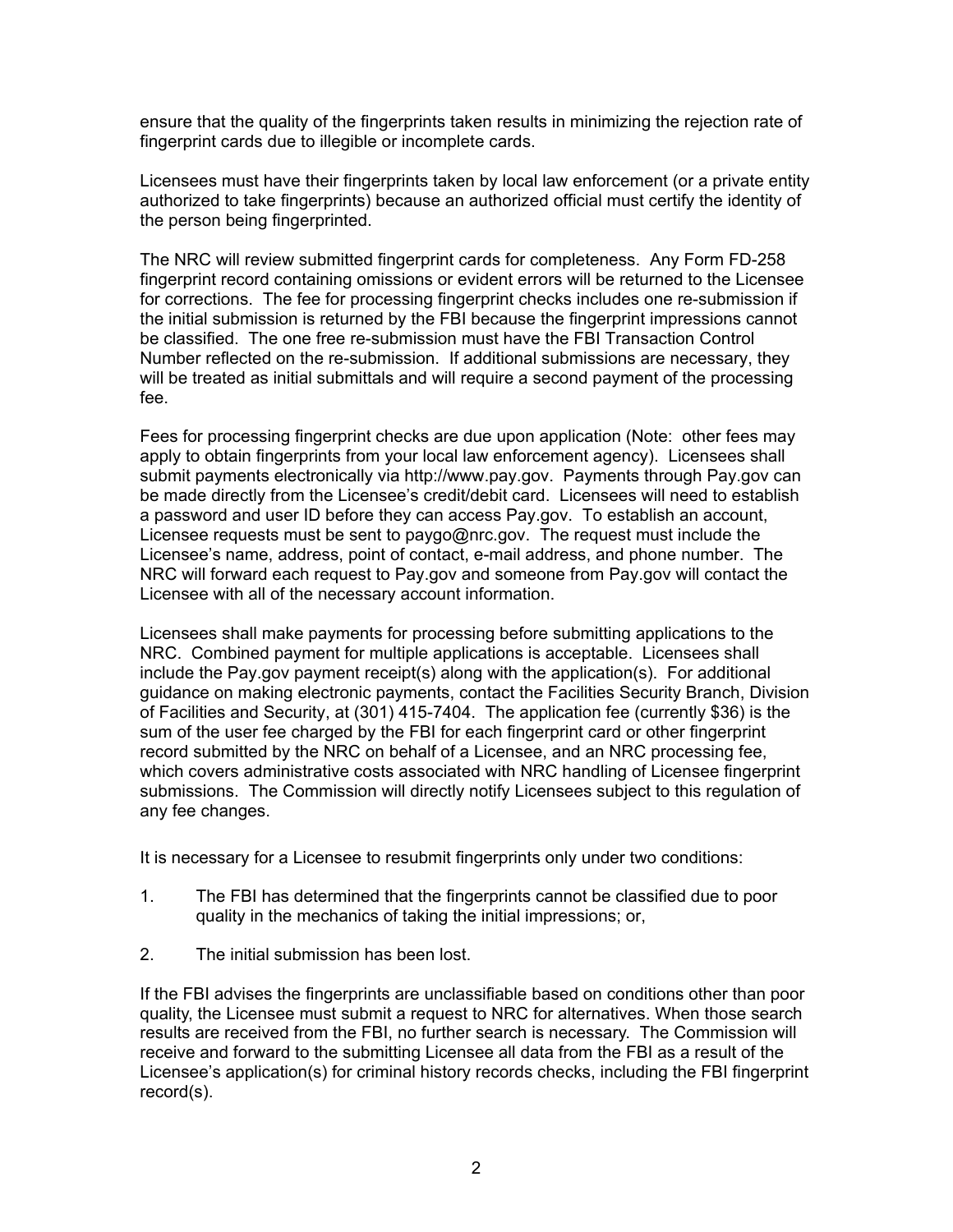# **Guidance for Evaluating FBI Identification and Criminal History Records Checks for Allowing Unescorted Access to Certain Radioactive Materia**l

Each Licensee is responsible for determining whether to grant an individual unescorted access to certain radioactive materials. The Licensee shall allow only trustworthy and reliable individuals, approved in writing by the Licensee, to have unescorted access to radioactive material quantities of concern (listed in Table 1 of the Increased Controls Order) and devices containing that radioactive material. The T&R determination, to grant an individual unescorted access to certain radioactive materials, is made by the Licensee's T&R Official, based on information gathered from all four elements of the background check and evaluated by the T&R Official. The minimum four background check elements are: 1) fingerprinting and a Federal Bureau of Investigation (FBI) identification and criminal history records check, 2) verifying employment history, 3) verifying education, and 4) personal references. The purpose of this guidance is to address the fingerprinting component of the T&R determination.

Unescorted access determinations require an evaluation of a person's trustworthiness and reliability. When a person's life history shows evidence of unreliability or untrustworthiness, questions arise whether the person can be relied on and trusted to exercise the responsibility necessary for working with risk-significant radioactive materials. The purpose of the T&R determination requirement, for unescorted access, is to provide reasonable assurance that those individuals are trustworthy and reliable, and do not constitute an unreasonable risk to the public health and safety, including the potential to commit or aid theft and/or radiological sabotage. This is a Licensee's business decision as to what criteria it uses for the bases of the trustworthiness and reliability determination. Some indicators that Licensees should consider for what may be a trustworthiness and reliability concern can be found in Increased Control guidance in Q and A #22 at the following web address: http://www.nrc.gov/reading-rm/doccollections/enforcement/security/2005/ml053130233.pdf.

In evaluating the relevance of an individual's conduct, the T&R Official should consider the following factors:

(1) The nature, extent, and seriousness of the conduct;

(2) the circumstances surrounding the conduct, to include knowledgeable participation;

(3) the frequency and recency of the conduct;

(4) the individual's age and maturity at the time of the conduct;

(5) the extent to which participation is voluntary;

(6) the presence or absence of rehabilitation and other permanent behavioral changes;

(7) the motivation for the conduct;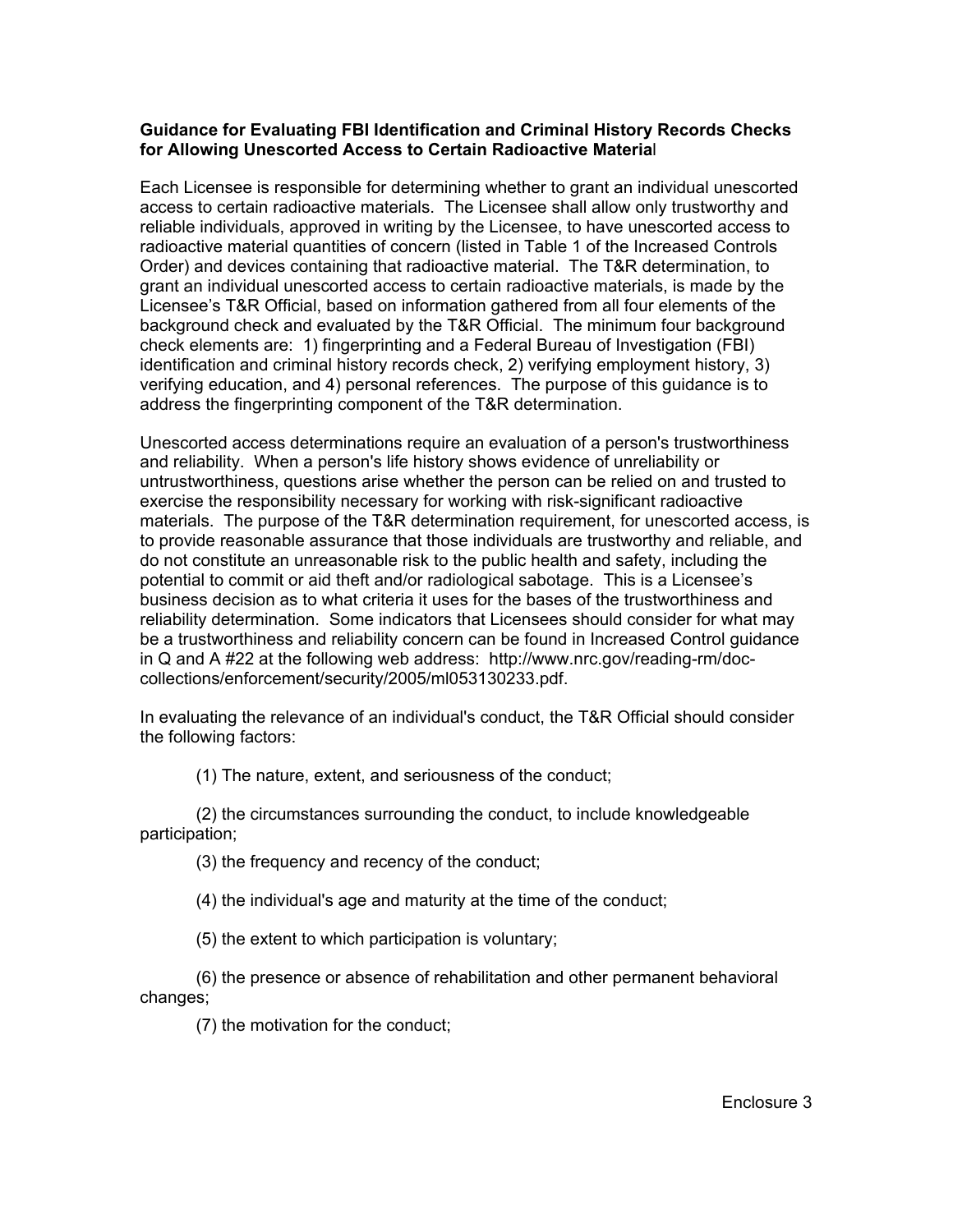(8) the potential for pressure, coercion, exploitation, or duress; and

(9) the likelihood of continuation or recurrence.

Each case must be judged on its own merits, and final determination remains the responsibility of the Licensee. In every case, the T&R Official should evaluate trustworthiness and reliability based on an accumulation of information which supports a positive finding, prior to granting unescorted access. Items to consider include:

1. The T&R Official should evaluate the information collected for consistency and adequacy.

2. True identity should be evaluated by comparing applicant provided identification and personal history data to pertinent information from the background check, and other data sources.

3. The T&R Official should determine whether inconsistencies determined through review or investigation, are intentional, innocent, or an oversight. Willful or intentional acts of omission or untruthfulness could be grounds for denial of unescorted access.

When a Licensee submits fingerprints to the NRC pursuant to an NRC Order, it will receive a FBI identification and criminal history record since the individual's eighteenth birthday*.* The Licensee will receive the information from the criminal history check of those individuals requiring unescorted access to radioactive materials, and the Licensee T&R Official should evaluate that information using the guidance below.

The Licensee's T&R Official is required to evaluate all available information in making a T&R determination for unescorted access to radioactive materials, including the criminal history records information pertaining to the individual as required by the NRC Order. The FBI identification and criminal history records check is used in the determination of whether the individual has a record of criminal activity that indicates that the individual should not have unescorted access to radioactive materials subject to this Order. Each determination of T&R for unescorted access to radioactive materials, which includes a review of criminal history information, must be documented to include the basis for the decision made.

Licensees shall not make a final determination made solely on the basis of criminal history checks information involving an arrest more than 1 year old for which there is not information on the disposition of the case, or an arrest that resulted in dismissal of the charge or an acquittal.

All information collected is to be considered by the Licensee in making a trustworthiness or reliability determination for unescorted access. Potentially disqualifying information obtained from confidential/unnamed sources must be substantiated and documented, and should not be used as a sole basis to deny access authorization unless corroborated. Licensees should establish criteria that would disqualify someone from being granted authorized access. In every case, the Licensee should evaluate trustworthiness and reliability based on an accumulation of information which supports a positive finding. Items to evaluate and consider include: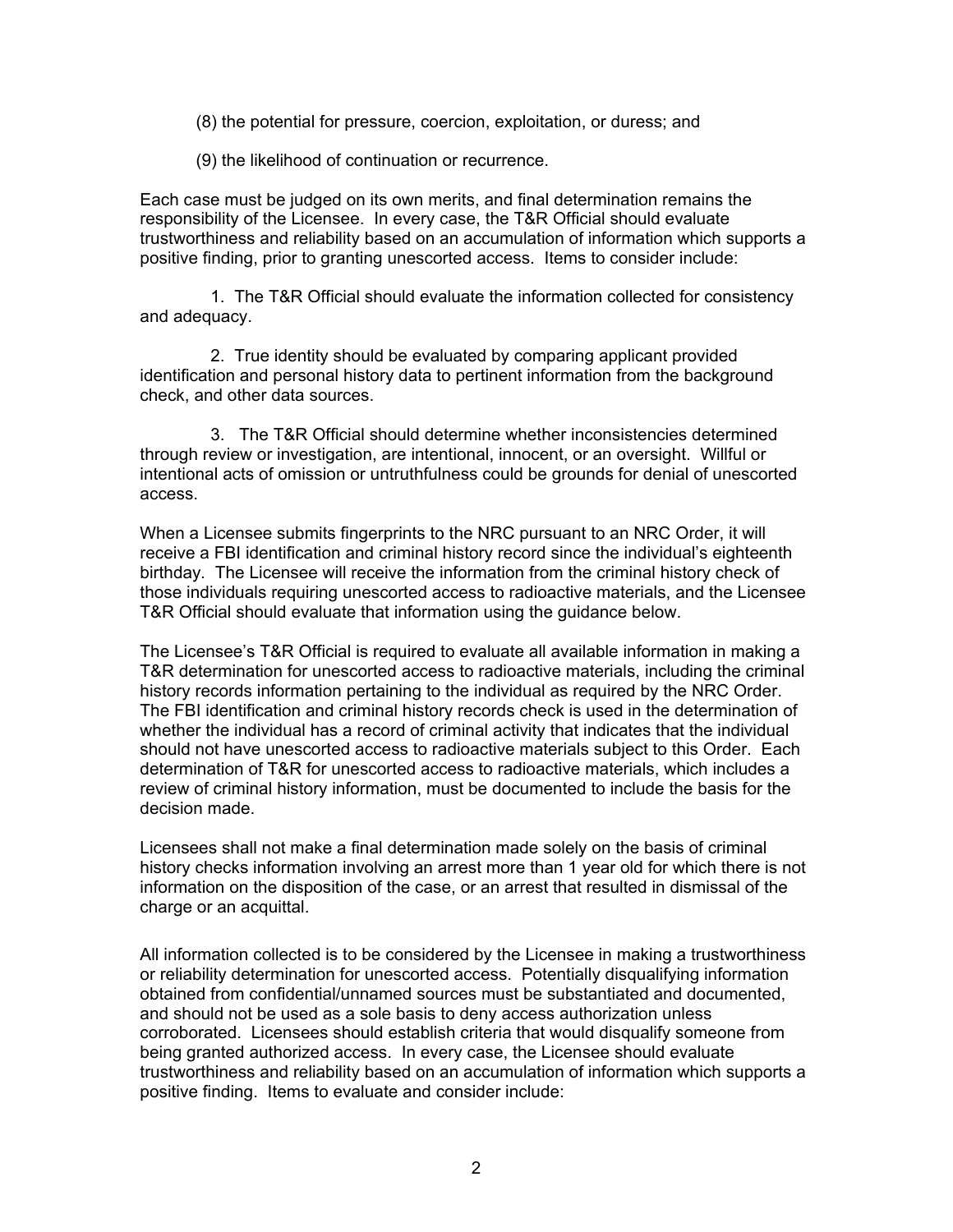The FBI identification and criminal history records check is used to evaluate whether the individual has a record of criminal activity that may compromise his or her trustworthiness and reliability. Identification of a criminal history through the FBI criminal history records check does not automatically indicate unreliability or lack of trustworthiness of the employee. The licensee will have to judge the nature of the criminal activity, length of employment, and recency of the criminal activity. The licensee can authorize individuals with criminal records for unescorted access to radioactive materials, based on a documented evaluation of the basis for determining that the employee was reliable and trustworthy notwithstanding his or her criminal history. Each evaluation conducted in review of criminal history and other background checks information, should be documented to include the decision making basis.

At a minimum, the Licensee should consider the following elements when evaluating the results of the FBI Identification and Criminal History Records check:

- 1. Committed, attempted to commit, aided, or abetted another who committed or attempted to commit any act of sabotage, espionage, treason, sedition, or terrorism.
- 2. Publicly or privately advocated actions that may be inimical to the interest of the United States, or publicly or privately advocated the use of force or violence to overthrow the Government of the United States or the alteration of the form of government of the United States by unconstitutional means.
- 3. Knowingly established or continued a sympathetic association with a saboteur, spy, traitor, seditionist, anarchist, terrorist, or revolutionist, or with an espionage agent or other secret agent or representative of a foreign nation whose interests may be inimical to the interests of the United States, or with any person who advocates the use of force or violence to overthrow the Government of the United States or the alteration of the form of government of the United States by unconstitutional means. (Ordinarily, the Licensee should not consider chance or casual meetings or contacts limited to normal business or Official relations.)
- 4. Joined or engaged in any activity knowingly in sympathy with or in support of any foreign or domestic organization, association, movement, group, or combination of persons which unlawfully advocates or practices the commission of acts of force or violence to prevent others from exercising their rights under the Constitution or laws of the United States or any State or any subdivisions thereof by unlawful means, or which advocate the use of force and violence to overthrow the Government of the United States or the alteration of the form of government of the United States by unconstitutional means. (Ordinarily, the Licensee should not consider chance or casual meetings or contacts limited to normal business or official relations.)
- 5. Deliberately misrepresented, falsified or omitted relevant and material facts from documentation provided to the Licensee.
- 6. Has been convicted of a crime(s) which, in the T&R Official's opinion, indicate poor judgment, unreliability, or untrustworthiness.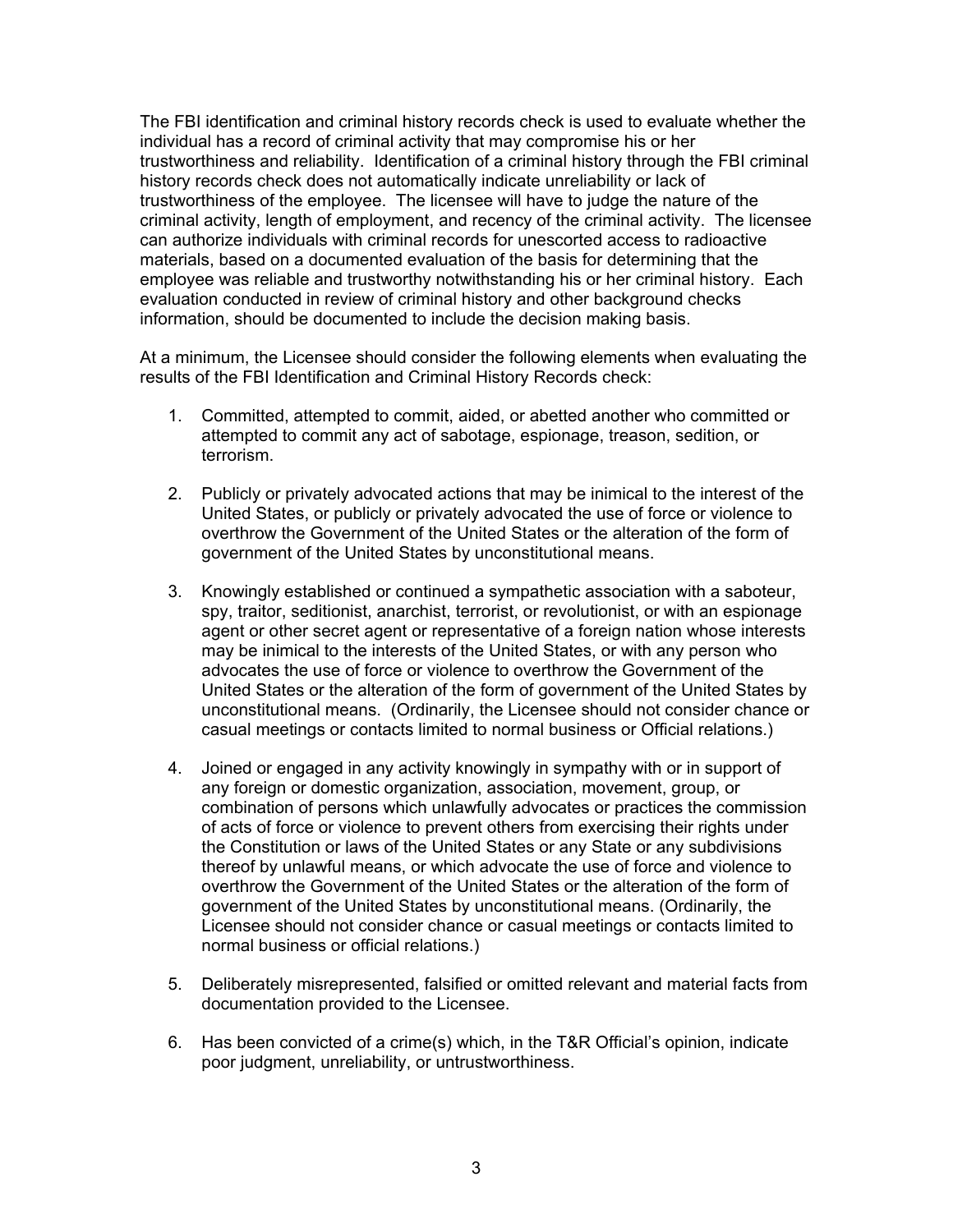These indicators are not meant to be all inclusive nor intended to be disqualifying factors. Licensees can also consider how recent such indicators occurred and other extenuating or mitigating factors in their determinations. Section 149.c.(2)(B) of the AEA requires that the information obtained as a result of fingerprinting be used solely for the purposes of making a determination as to unescorted access suitability. Unescorted access suitability is not a hiring decision, and the NRC does not intend for licensees to use this guidance as such. Because a particular individual may not be suitable for Unescorted Access does not necessarily mean that he is not suitable for escorted access or some other position that does not involve NRC-regulated activities.

Licensees shall notify the NRC's Headquarters Operations Office at 301-816-5100 within 24 hours if the results from a FBI identification and criminal history records check indicate that an individual is identified on the FBI's Terrorist Screening Data Base.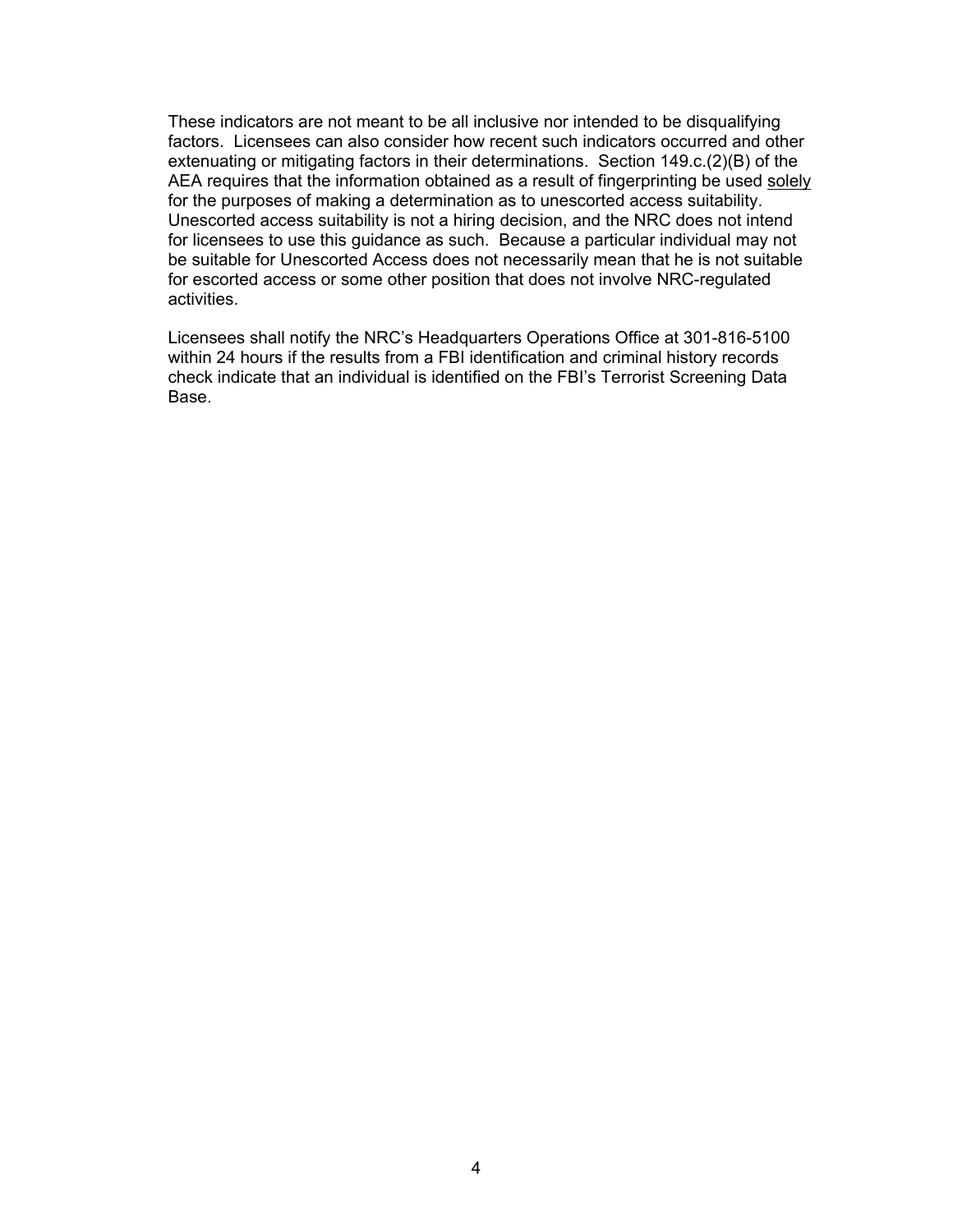# **Questions and Answers with Regards to Fingerprinting and Criminal History Records Checks**

### **1. Information on how I would be required to respond to this notice when I receive it does not appear to be included with the implementing guidance? Will my response include sensitive information?**

For NRC Licensees, the information on how to respond to the NRC Order requiring implementation of the fingerprinting requirements is contained in the Order itself. For Agreement States Licensee, the information on how to respond will be provided separately by each Agreement State licensing organization, based on the method chosen to execute legally binding requirements. The NRC Orders are not considered sensitive information. Examples of previous Orders can be found by searching ADAMS or NRC's website.

Licensee responses to the fingerprinting Order is considered sensitive information and should be marked appropriately with **"Withhold From Public Disclosure Under 10 CFR 2.390."** 

Agreement State licensee responses to the fingerprinting requirements should be marked in accordance with applicable Agreement State authority for withholding of sensitive security or proprietary information.

# **2. Why is the NRC/Agreement State now requiring fingerprinting and criminal history records checks as part of the Increased Controls trustworthiness and reliability requirements?**

The requirement for fingerprinting for unescorted access to radioactive materials quantities of concern was included in Section 652 of the Energy Policy Act of 2005. The NRC has determined that the requirement for fingerprinting should not wait for rulemaking and should be issued as Orders or legally binding requirements.

# **3. Does a National Agency Check (NAC) satisfy the provisions of the Order?**

If the NAC has been conducted within the past five calendar years and the employee can provide documentation of favorable results to the licensee's T&R Official, then this would satisfy the provisions of the Order.

### **4. Can the Human Resources department be designated as the licensee's Trustworthiness and Reliability (T&R) Officials to review criminal history records? Do they have to be fingerprinted to be able to review and approve others?**

The requirements for fingerprinting and criminal history records should be incorporated into the licensee's current program of reviewing and approving background information of its employees. The duties of a T&R Official can be delegated to the Human Resources department or any other appropriate department as long as the individuals involved in the determining of an employee's trustworthiness and reliability have been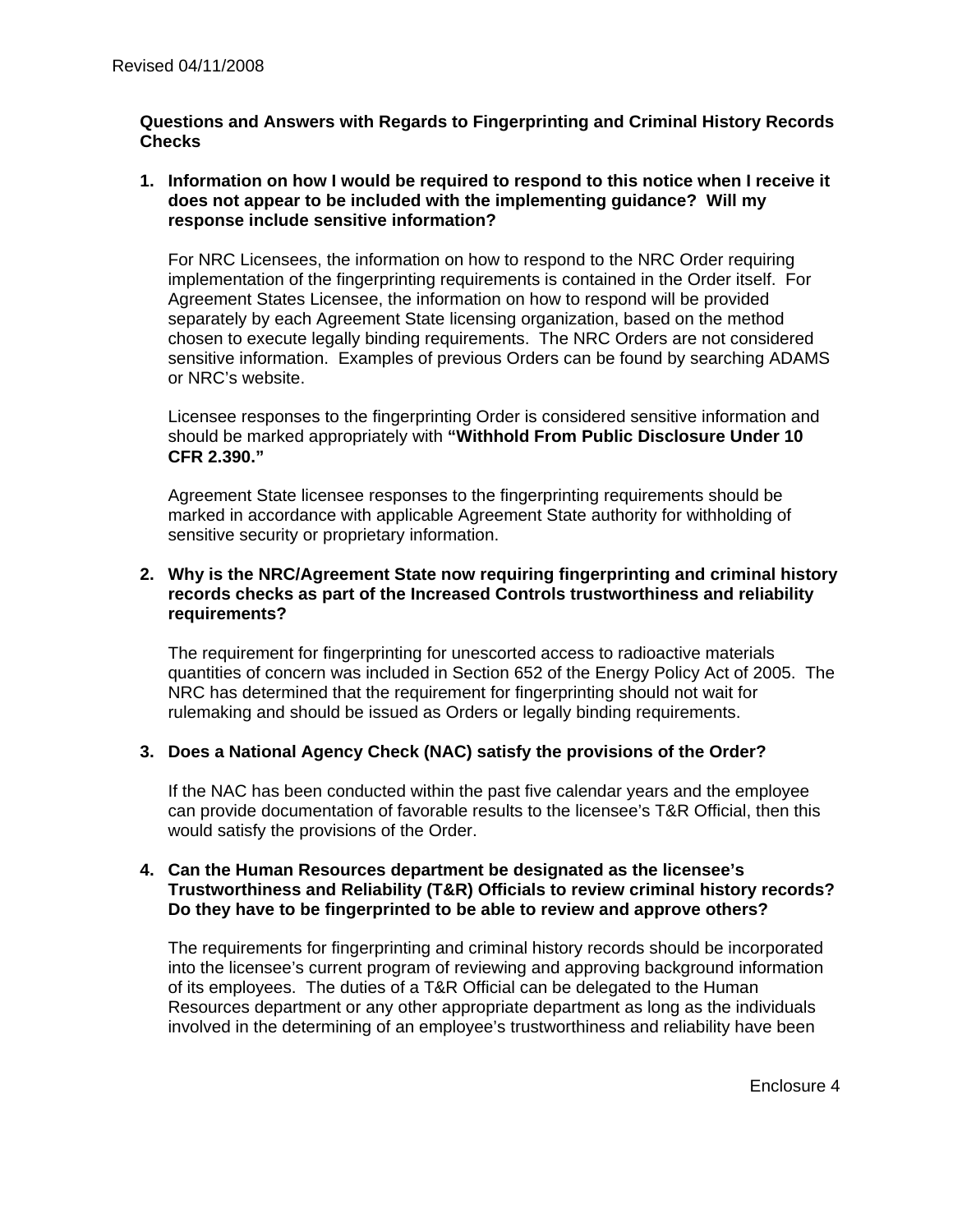determined themselves to be trustworthy and reliable by the licensee. T&R Official shall only be fingerprinted if his/her duties require unescorted access to radioactive materials quantities of concern.

# **5. What is a Trustworthiness and Reliability (T&R) Official? Who can be a T&R Official?**

A T&R Official is an individual who the licensee determines to be trustworthy and reliable, based on the three minimum requirements for background checks of the Increased Controls (i.e., employment history, education, and personal references). Fingerprinting and criminal history checks are only needed if the T&R Official has, or will have, unescorted access to radioactive material quantities of concern.

## **6. (REVISED 02-26-08) Can I take my own fingerprints or can someone else at my company fingerprint me?**

Superceded by S3 of the Supplemental Questions and Answers - Fingerprinting Located at http://www.nrc.gov/security/byproduct/orders.html

### **7. (REVISED 02-26-08) Can a notary act as a witness when I take my fingerprints?**

Superceded by S3 of the Supplemental Questions and Answers - Fingerprinting Located at http://www.nrc.gov/security/byproduct/orders.html

# **8. (REVISED 02-26-08) Where can I have my fingerprints taken?**

Superceded by S3 of the Supplemental Questions and Answers – Fingerprinting Located at http://www.nrc.gov/security/byproduct/orders.html

### **9. (REVISED 03-28-08) I was only provided a few fingerprint cards, where can I get more?**

You can request more fingerprint cards (form FD-258) by writing to the Office of Information Services, U.S. Nuclear Regulatory Commission, Washington, DC 20555, by calling (301) 415-7232, or by e-mail to forms@nrc.gov.

### **10. (REVISED 03-28-08) What information do I need to include on the card?**

Incomplete fingerprint cards will not be processed and will be returned to the Licensee. Licensees need to include the following information on each card:

- a. Last name, first name, middle name
- b. Signature of person being fingerprinted
- c. Residence of person being fingerprinted (i.e., State)
- d. Date
- e. Signature of official taking the fingerprints
- f. Address of employer taking fingerprints
- g. Reason for being fingerprinted (e.g., Increased Controls)
- h. Aliases
- i. Citizenship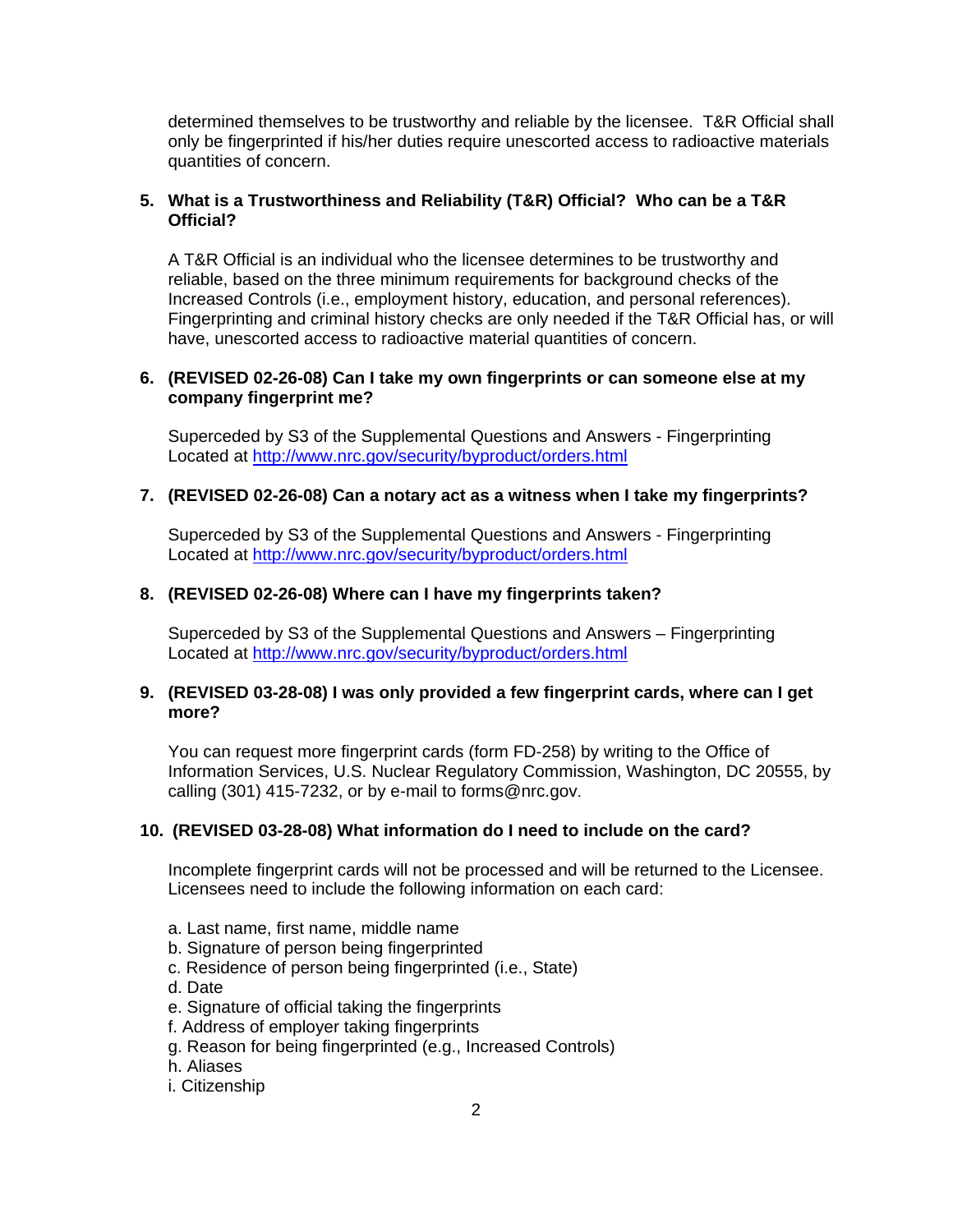- j. Social security number and any of the other corresponding numbers requested on the card if applicable
- k. Date of birth
- l. Place of birth
- m. Sex
- n. Race (e.g., A Asian or Pacific Islander, B Black, I American Indian or Alaskan Native, U – Unknown, W – White)
- o. Height
- p. Weight
- q. Eye color (BLK Black, BLU Blue, BRO Brown, GRY Gray, GRN Green, HAZ – Hazel, MAR – Maroon, MUL – Multicolored, PNK – Pink, XXX - Unknown)
- r. Hair color (BAL Bald, BLK Black, BLN Blond, BLU Blue, BRO Brown, GRY Gray or Partially, GRN – Green, ONG – Orange, PNK – Pink, PLE - Purple, RED – Red or Auburn, SDY – Sandy, XXX –Unknown, WHI –White)

 NRC Licensees should use their NRC docket number in the field "YOUR NO. OCA." Agreement State Licensees should use their two letter State abbreviation followed by a dash and the Licensee's license number (e.g. CA-123456).

### **11. I was able to get more fingerprint cards from my local law enforcement agency, can I use those instead?**

 No, because of problems that have been experienced in the past with some of the cards.

#### **12. How can I make sure that my fingerprints are classifiable (readable)?**

There are instructions on the back of each fingerprint card on how to achieve classifiable fingerprints. Individuals that submit fingerprint cards that are not classifiable will have to submit new cards.

#### **13. Who do I send my fingerprints to?**

A completed fingerprint card should be sent to:

 Director, Division of Facilities and Security U.S. NRC Two White Flint North 11545 Rockville Pike Rockville, MD 20852-2738 ATTN: Criminal History Program, Mail Stop T-6E46

### **14. Is there a fee associated with the NRC/Agreement States processing the fingerprints?**

 The current fee to process each fingerprint card is a \$36.00 per card. Additional fees may be charged by the entity taking the fingerprints.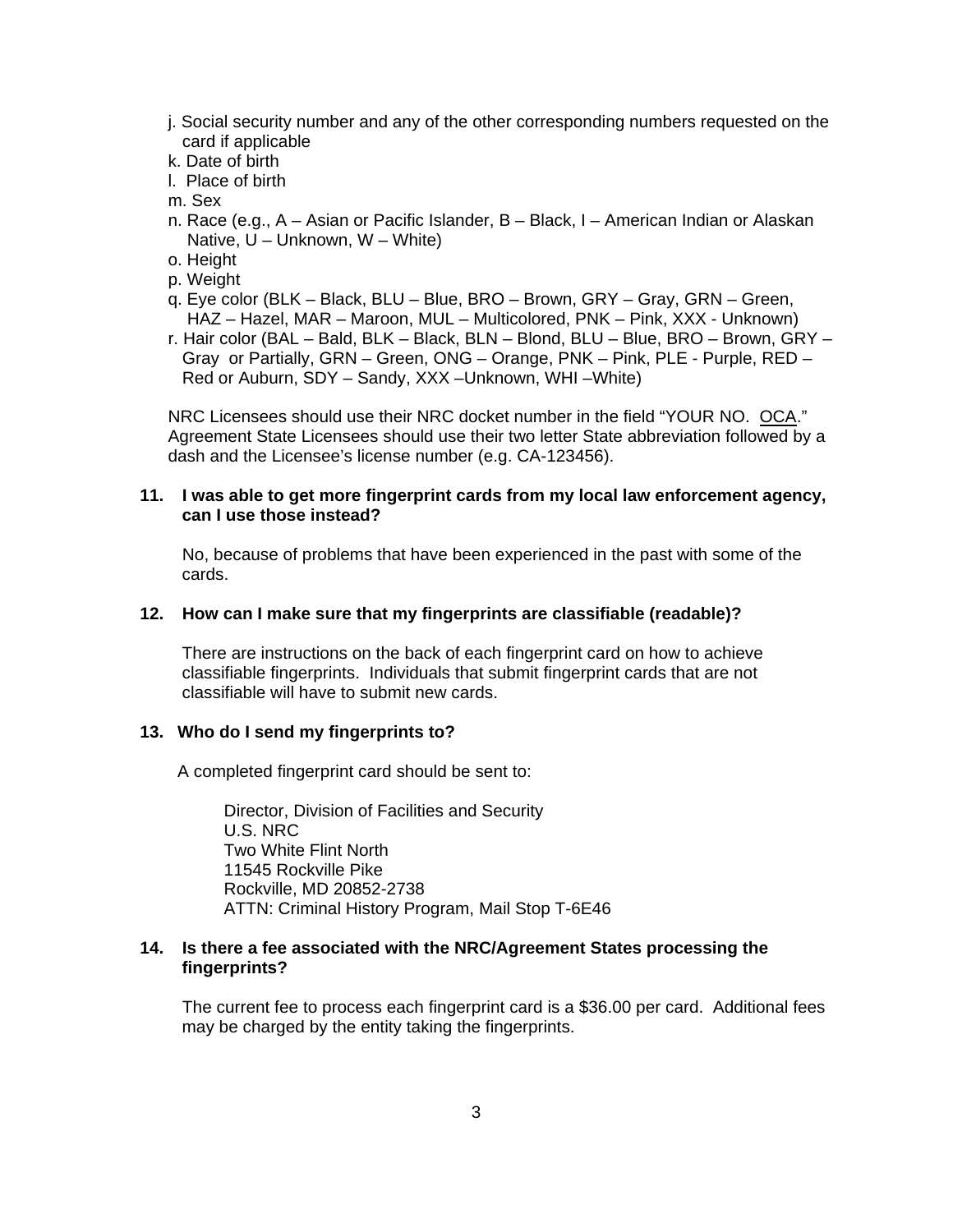### **15. (REVISED 04-11-08) What method of payment does the NRC accept?**

 NRC's preferred method of payment is electronic payment through Pay.gov at http://www.pay.gov. Please refer to the instructions in the Order for details on how to pay electronically. NRC also accepts checks, cashier checks or money orders made out to the U.S. Nuclear Regulatory Commission along with the submission of fingerprint cards. Fingerprint cards along with checks, cashier checks or money orders should be sent to:

 Director, Division of Facilities and Security U.S. NRC Two White Flint North 11545 Rockville Pike Rockville, MD 20852 Attn: Criminal History Program, Mail Stop T-6E46

### **16. My facility is currently not implementing the Increased Controls requirements because it does not possess radioactive materials quantities of concern. Can we implement the fingerprinting Order?**

 No. The requirements of Section 149 of the Atomic Energy Act only apply to facilities that have radioactive materials in quantities of concern, as identified by the Commission.

### **17. If I do not have the quantities of material in Table 1, in aggregate or individually, do I need to implement the requirements in this Order?**

 No. Implementation is only required if you possess radioactive material quantities of concern (i.e., at or above the thresholds of Table 1) individually or in aggregate. You may request that your license be amended to lower your possession limits below the Table 1 quantity so that requirements are not applicable. If you anticipate that you will exceed the Table 1 quantities, in aggregate or individually, you must implement the Increased Controls requirements (EA-05-090) and fingerprinting requirements prior to actual possession of the material.

### **18. When are licensees required to submit fingerprints to the NRC/Agreement States?**

 Licensees are required to fingerprint and review the criminal history results for all individuals who currently have, or will require, unescorted access to radioactive materials quantities of concern to the NRC within 180 days after the Order is issued.

### **19. Will guidance be provided on how to determine trustworthiness and reliability based on FBI identification and criminal history records checks?**

 Guidance is included with the Order documents; however, it will ultimately be the decision of the licensee's T&R Official to determine whether an individual should be granted unescorted access to the radioactive material, based on the results of the criminal records history check, and the other trustworthiness and reliability requirements of the Increased Controls.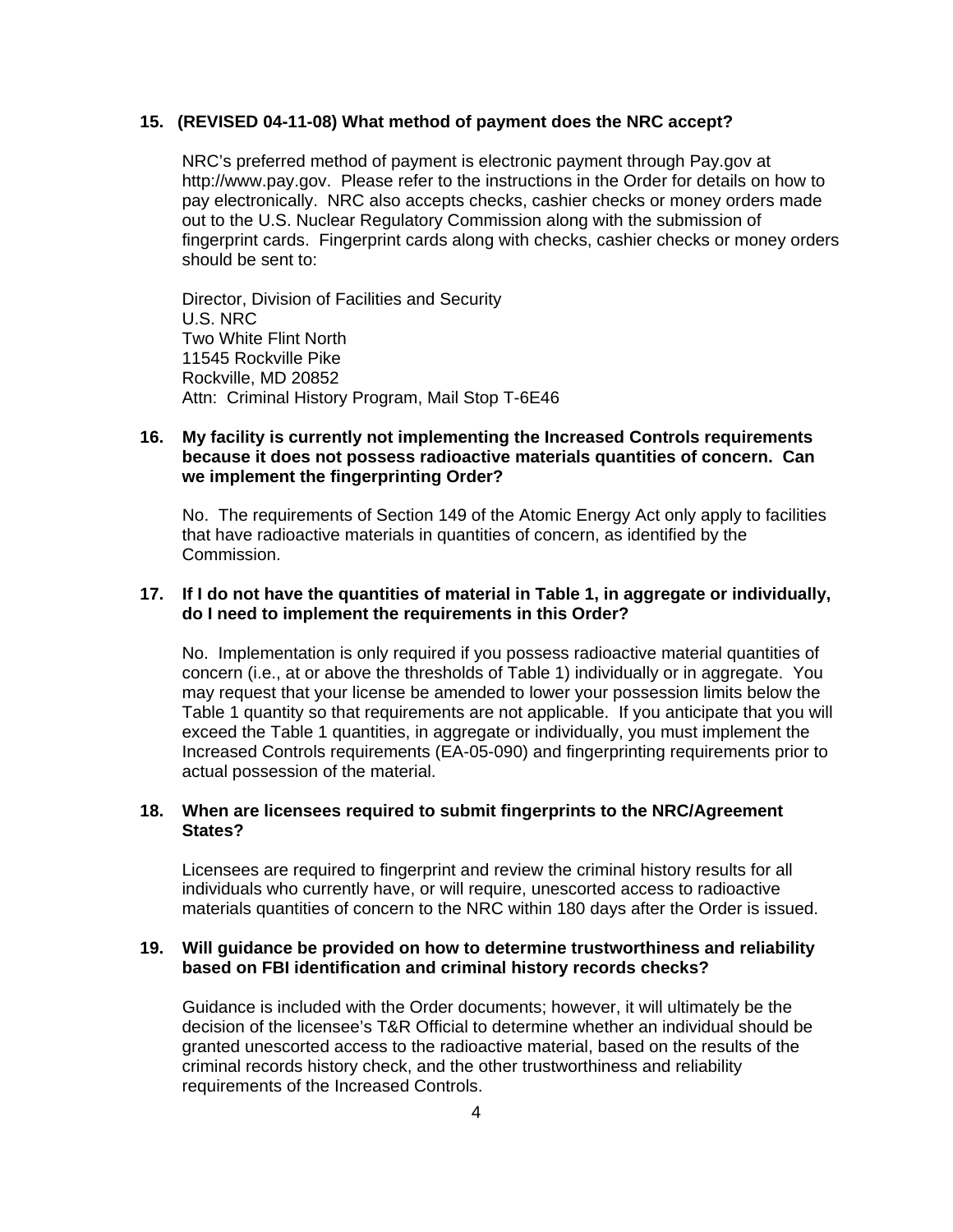### **20. Can employees continue to have unescorted access until they are approved or denied based on the results of their fingerprints?**

During the implementation period (i.e., up to 180 days after the NRC Order is issued) employees who have unescorted access at the time the Order is issued may continue to have unescorted access in accordance with the requirements of the Increased Controls until they are fingerprinted and continued access is approved or denied based on the review of their FBI identification and criminal history record. After the expiration of the implementation period, no one may have unescorted access until they are fingerprinted and receive approval from the T&R Official based upon a review of their FBI identification and criminal history record.

### **21. My fingerprints have been returned several times as unclassifiable, can I get an extension to submit my fingerprints?**

 On a rare case that a licensee needs additional time to implement the fingerprinting requirements beyond the 180-day implementation time, the NRC will consider granting extensions only on a case by case basis. Licensees must take the appropriate actions to minimize any potential impacts in delays from receiving the criminal history results from the NRC. In a rare case that an extension is needed, the request must be datestamped before the deadline to implement the requirements and must include the licensee's justification as to why additional time is needed beyond the 180-day implementation period and the appropriate compensatory actions that will be implemented until the fingerprints are processed.

### **22. Our radioactive material is in a room where several people have unescorted access, even though they do not work directly with the radioactive material (i.e. custodial staff), do they need to be fingerprinted?**

 Yes. Other personnel (both licensee and non-licensee) that have job duties that require unescorted access to the room where the materials are used or stored must be fingerprinted and determined to be trustworthy and reliable by the T&R Official based on the evaluation of the individual's criminal history record and the other trustworthiness and reliability requirements of the Increased Controls.

#### **23. What does unescorted access to the material mean?**

 Unescorted access to the material means that an individual can exert some physical control over the material or device while they are alone.

## **24. If I decide that based on a federal criminal records history check one of my employees previously granted unescorted access should not have unescorted access to radioactive material what actions can I take?**

The licensee is ultimately responsible to determine the best course of action.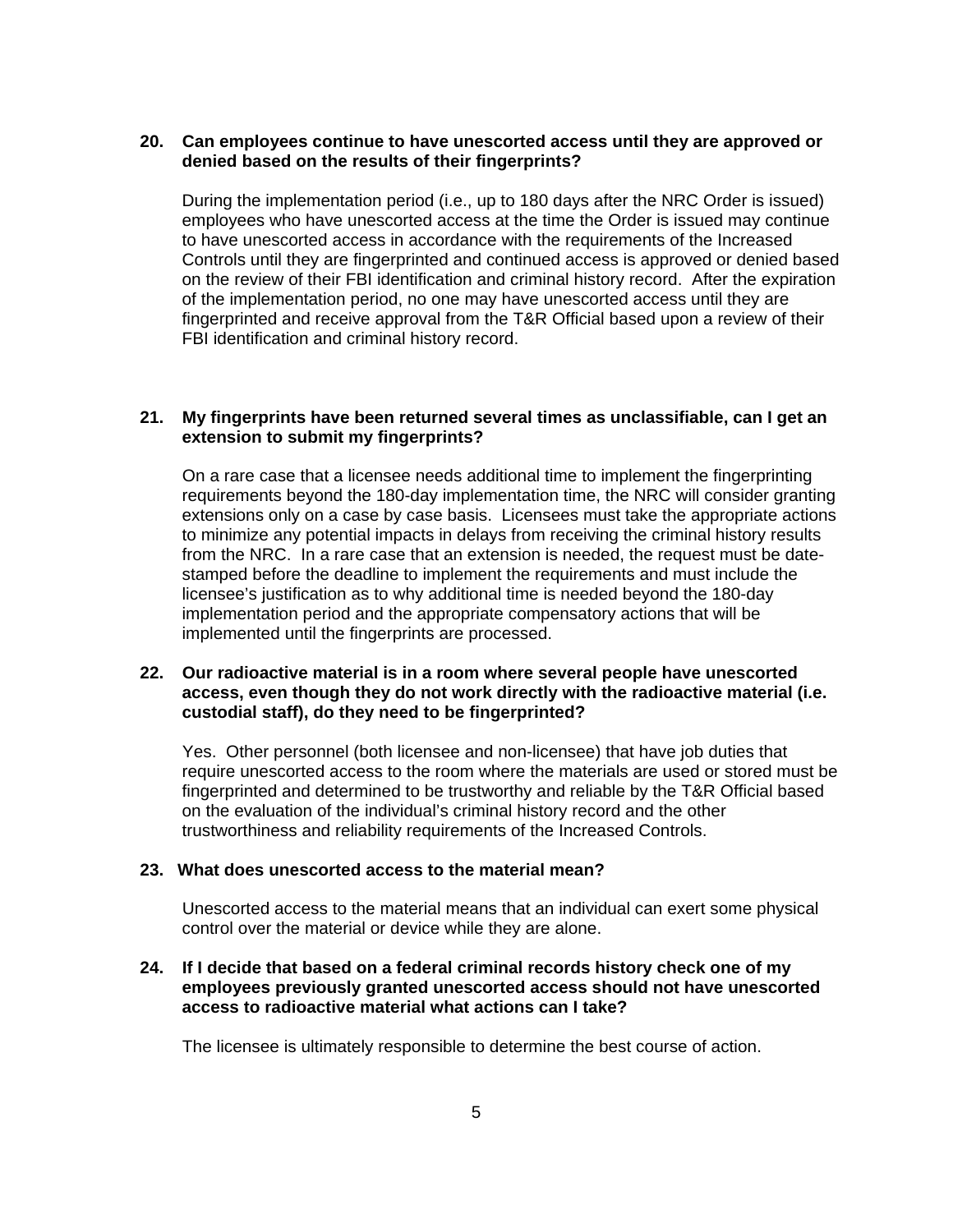### **25. Does the denial of unescorted access create legal liability for the licensee?**

 The NRC and Agreement States acknowledge that employer liability potentially exists through the process for determining trustworthiness and reliability, just as employer liability potentially exists throughout the hiring process. A finding that results in denying someone employment may be actionable on the part of the employee/employee candidate, and this is no different.

### **26. At this time our Human Resources department make the trustworthy and reliability determination for unescorted access. Since they make this decision, do they need to be fingerprinted?**

 Only individuals that have unescorted access to radioactive materials quantities of concern are required to be fingerprinted. Therefore, individuals that make trustworthy and reliability determinations that do not have unescorted access do not need to be fingerprinted. However, they are still required to be determined trustworthy and reliable per the requirements in the Increased Control Order (EA-05-090).

## **27. How far back do the criminal history record checks go? Can the NRC provide guidance on what types of information could be considered when granting unescorted access?**

 The criminal history records check provides information on all arrests since the individual's eighteenth birthday. Guidance on criminal offenses that could be considered is included with the Order. However, the list of offenses is not inclusive. There may be additional offenses not listed in the guidance that the licensee wants to consider as part of unescorted access approval process. It is the licensee's ultimate business decision as to what criteria it uses for the bases of the trustworthiness and reliability determination.

### **28. Is there a process to request an exemption from fingerprinting? Do employees that have been fingerprinted in the past need to be fingerprinted again?**

 Fingerprints for unescorted access need not be taken if an employed individual (e.g., a Licensee employee, contractor, manufacturer, or supplier) is relieved from the fingerprinting requirement by 10 CFR § 73.61, or any person who has been favorablydecided by a U.S. Government program involving fingerprinting and an FBI identification and criminal history records check (e.g., National Agency Check, Transportation Worker Identification Credentials in accordance with 49 CFR Part 1572, Bureau of Alcohol Tobacco Firearms and Explosives background checks and clearances in accordance with 27 CFR Part 555, Health and Human Services security risk assessments for possession and use of select agents and toxins in accordance with 42 CFR Part 73, Hazardous Material security threat assessment for hazardous material endorsement to commercial drivers license in accordance with 49 CFR Part 1572, Customs and Border Patrol's Free and Secure Trade Program<sup>1</sup> within the last

 $\overline{\phantom{a}}$ 

 $1$  The FAST program is a cooperative effort between the Bureau of Customs and Border Patrol and the governments of Canada and Mexico to coordinate processes for the clearance of commercial shipments at the U.S. - Canada and U.S. - Mexico borders. Participants in the FAST program, which requires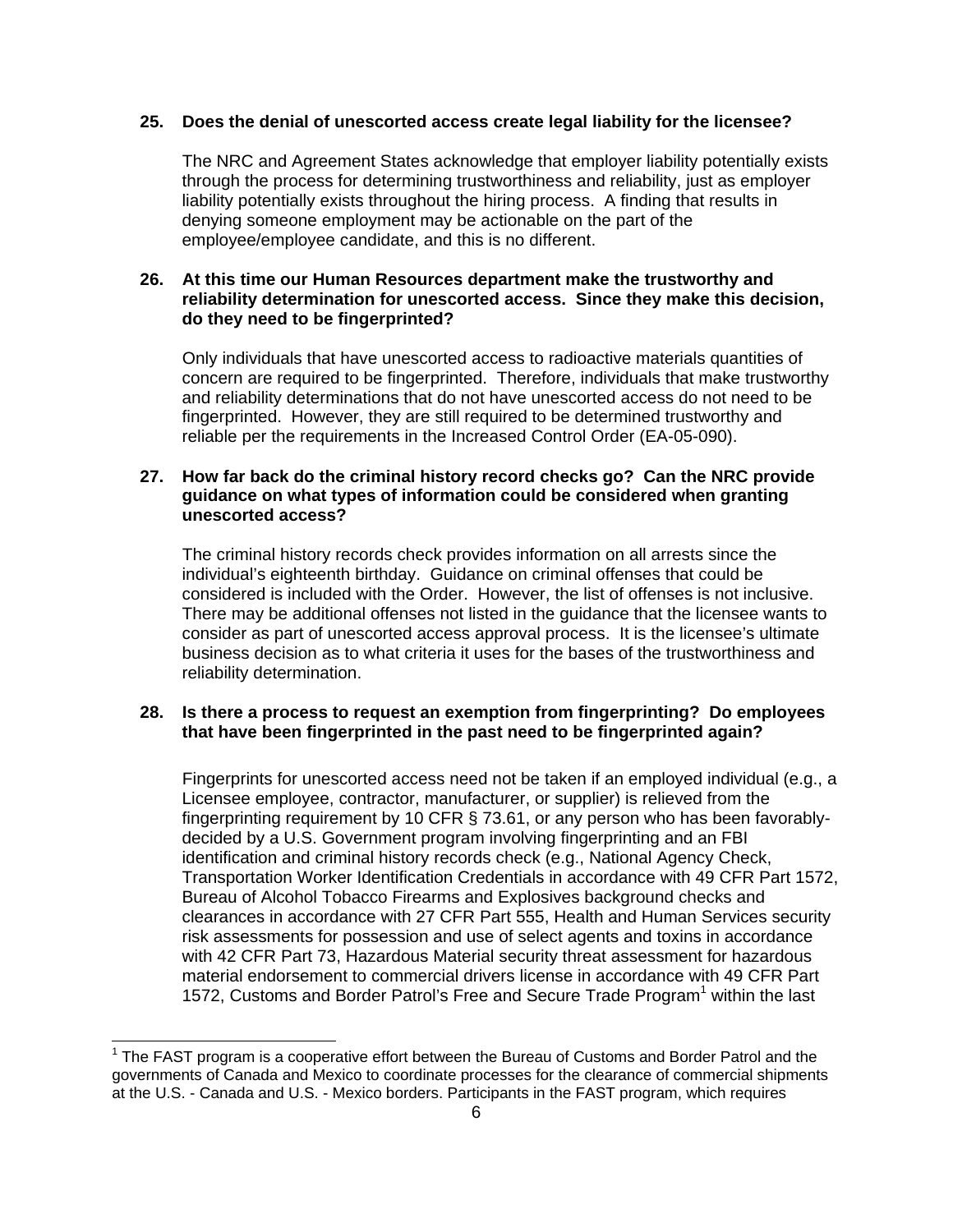five (5) calendar years, or any person who has an active federal security clearance (provided in the latter two cases that they make available the appropriate documentation<sup>2</sup>). Written confirmation from the Agency/employer which granted the federal security clearance or reviewed the FBI criminal history records results based upon a fingerprint identification check must be provided. The Licensee must retain this documentation for a period of three (3) years from the date the individual no longer requires unescorted access to certain radioactive material associated with the Licensee's activities.

### **29. Is fingerprinting meant to replace the trustworthiness and reliability determination?**

 No, fingerprinting is only one component of the trustworthiness and reliability determination. A trustworthiness and reliability determination should be based, at a minimum, by verifying employment history, education personal references and a federal criminal history check. All four of these components need to be considered when making a T&R determination.

### **30. How will compliance with the fingerprinting component be verified?**

Compliance will be verified at the time the licensee's trustworthiness and reliability program is inspected by the regulatory agency.

### **31. Is there financial aid or funding available to assist in the implementation of the fingerprinting requirements? Will the licensees be compensated in any way?**

 The NRC will not provide financial aid and there is no funding available to assist in the implementation of the fingerprinting requirements.

### **32. Will there be a reevaluation period?**

l

At the moment there is no reevaluation period. The reevaluation of criminal history records will be addressed during the NRC's rulemaking process.

### **33. The Order requires that the licensee shall provide under oath or affirmation a certification that the T&R Official is deemed trustworthy and reliable. What does it mean to submit documents to the NRC "under oath or affirmation"?**

The requirement to submit documents to the NRC under oath or affirmation may be satisfied by using a notary public to authenticate oaths or affirmations and to certify that the information provided is correct and true. An alternate method for complying with the oath or affirmation requirement is presented in the United States Code, Title 28, Section 1746 (28 USC 1746). This method allows use of the following unsworn declaration to satisfy the oath or affirmation requirement:

successful completion of a background records check, may receive expedited entrance privileges at the northern and southern borders.

 $2$  This documentation must allow the T&R Official to verify that the individual has fulfilled the unescorted access requirements of Section 149 of the AEA by submitting to fingerprinting and an FBI identification and criminal history records check.